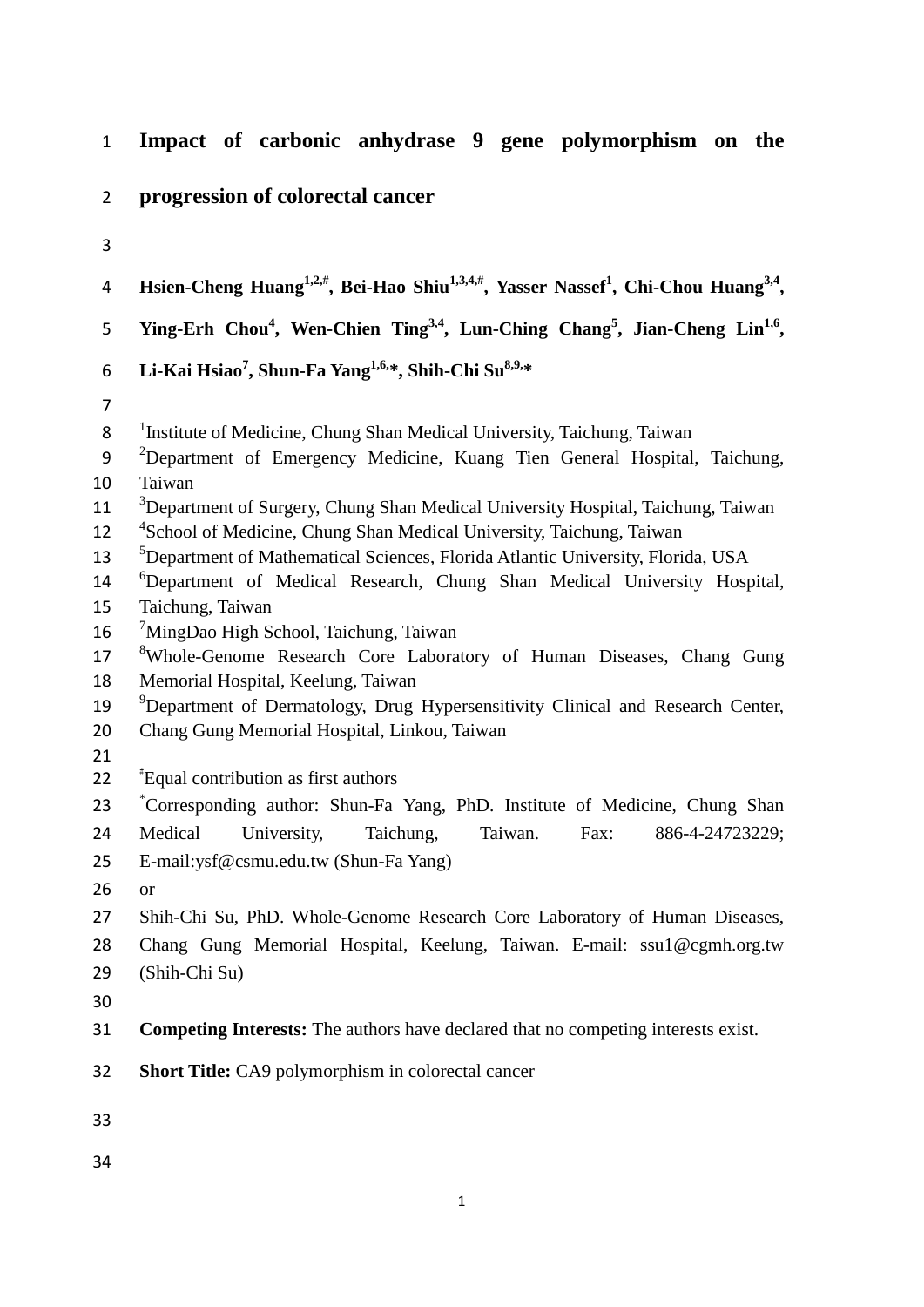## **Abstract**

| $\overline{2}$ | Colorectal cancer (CRC) is a commonly occurring tumor type worldwide, and its           |
|----------------|-----------------------------------------------------------------------------------------|
| 3              | development is governed by a connection between genetic variations and acquired         |
| 4              | factors. Carbonic anhydrase 9 (CA9) is a cell-surface pH modulator that has been        |
| 5              | demonstrated to contribute to key steps of cancer progression. Here, we attempted to    |
| 6              | interrogate the effect of CA9 gene polymorphisms on the development of CRC in 470       |
| 7              | cases and 470 gender- and age-matched non-cancer controls. We found that none of        |
| 8              | three CA9 single-nucleotide polymorphisms (SNPs) tested, including rs2071676,           |
| 9              | rs3829078, and rs1048638, was significantly associated with the occurrence of CRC.      |
| 10             | Yet, while evaluating the clinicopathological variables, cases carrying at least one    |
| 11             | reference allele (G allele) of rs2071676 tended to develop poorly differentiated tumors |
| 12             | less frequently than those who are homozygous for the alternative allele (A allele) of  |
| 13             | rs2071676 (GA+GG vs AA; OR, 0.483; 95% CI, 0.242-0.963; p=0.036). Further               |
| 14             | stratification revealed that as compared to homozygous carriers of the alternative      |
| 15             | allele (AA), cases of colon cancer bearing at least one reference allele of rs2071676   |
| 16             | (GA+GG) less frequently developed poorly differentiated tumors (OR, 0.449; 95% CI,      |
| 17             | 0.221-0.911; $p=0.024$ ) and lymphovascular invasion (OR, 0.570; 95% CI, 0.361-0.900;   |
| 18             | $p=0.015$ ). Such genetic effect was exclusively observed in colon cancer but not in    |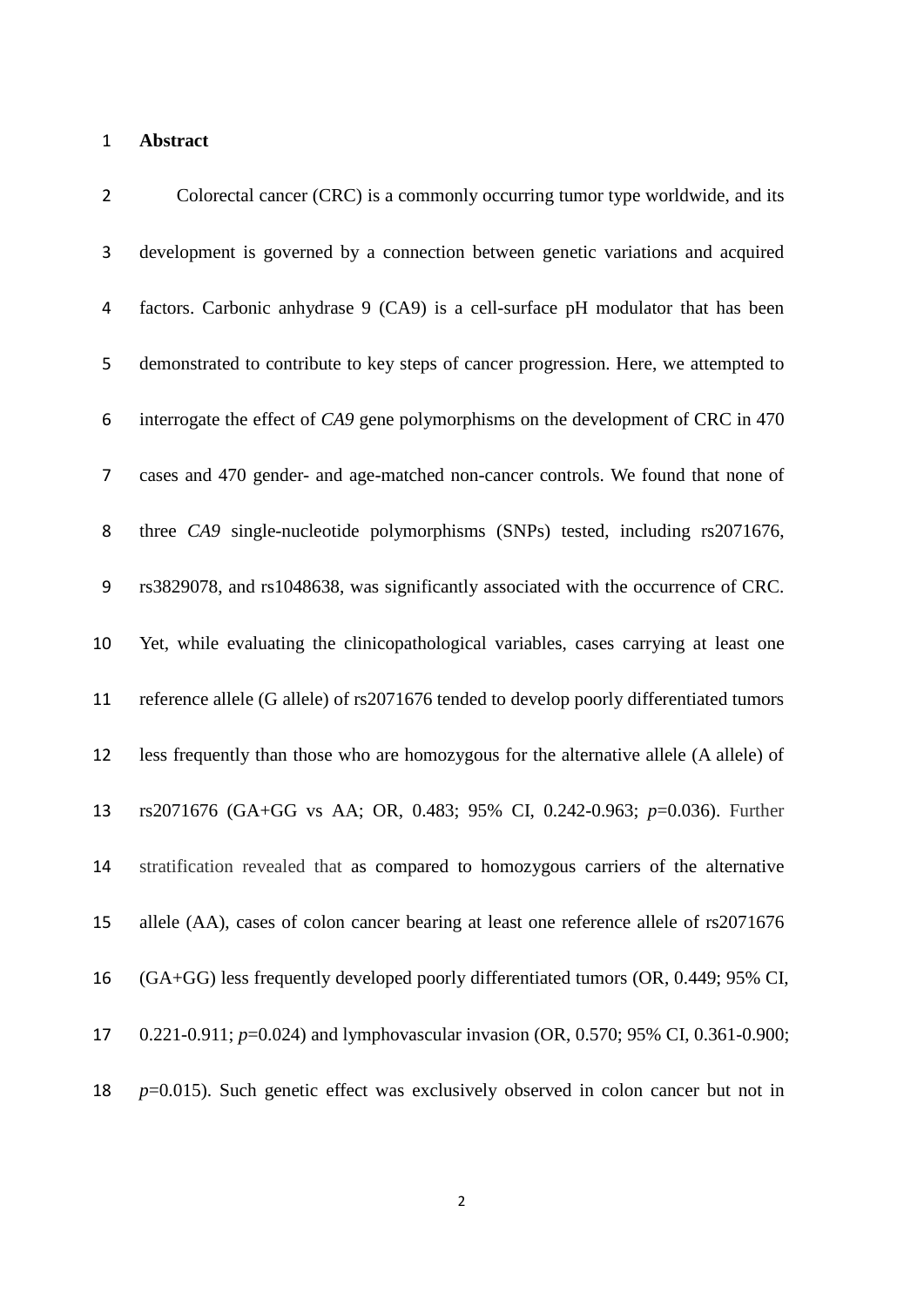| $\mathbf{1}$   | rectal cancer. Our results indicate an anatomical site-specific impact of CA9 gene |
|----------------|------------------------------------------------------------------------------------|
| $\overline{2}$ | polymorphisms on modulating the progression of colorectal malignancies.            |
| 3              |                                                                                    |
| 4              | Keyword:                                                                           |
| 5              | Colorectal cancer, carbonic anhydrase 9, single-nucleotide polymorphism, tumor     |
| 6              | differentiation                                                                    |
| 7              |                                                                                    |
| 8              |                                                                                    |
| 9              |                                                                                    |
| 10             |                                                                                    |
| 11             |                                                                                    |
| 12             |                                                                                    |
| 13             |                                                                                    |
| 14             |                                                                                    |
| 15             |                                                                                    |
| 16             |                                                                                    |
| 17             |                                                                                    |
| 18             |                                                                                    |
| 19             |                                                                                    |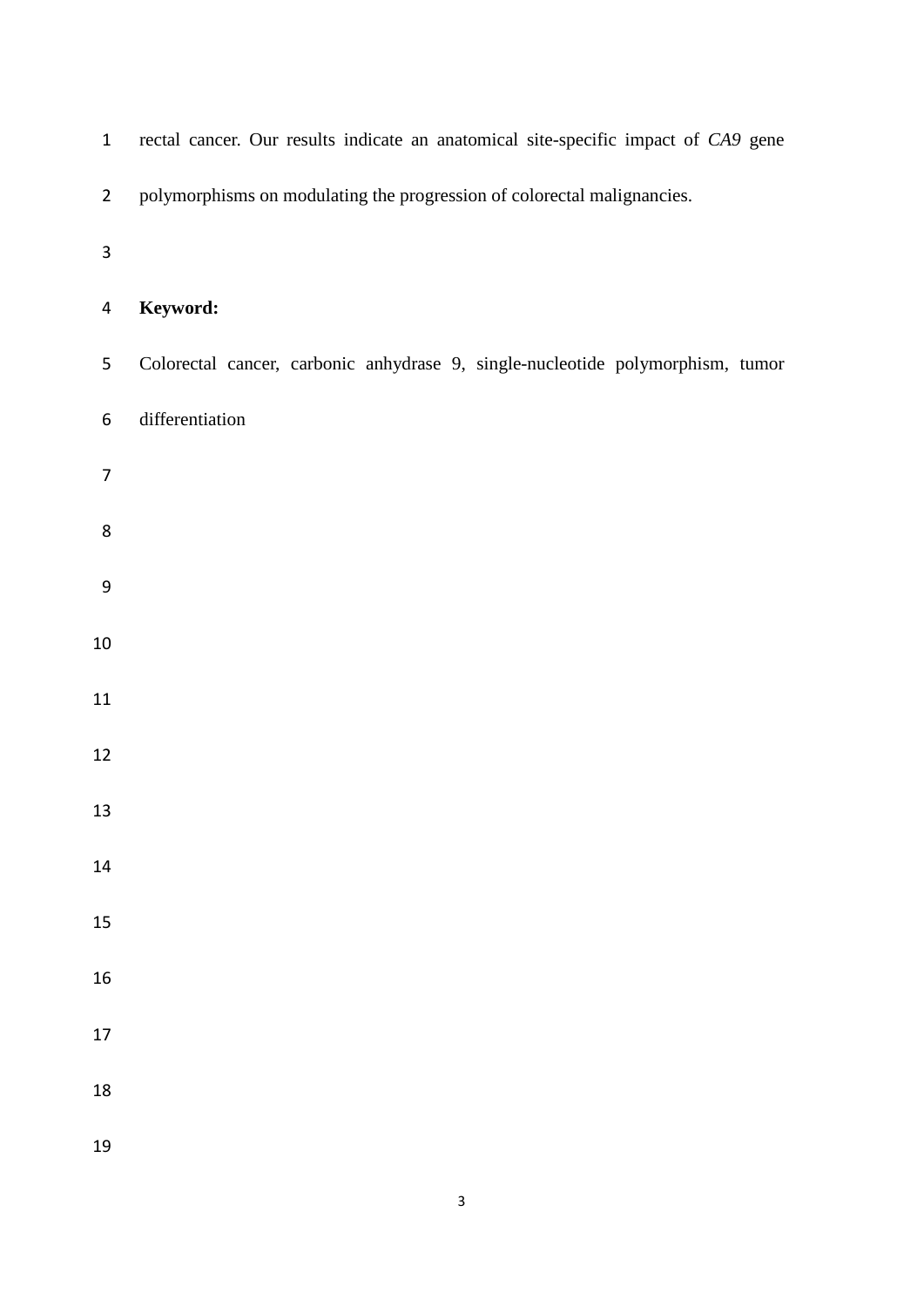## **Introduction**

 Nowadays, colorectal cancer (CRC) is among the most common neoplasms globally[\[1\]](#page-15-0) , and this burden is expected to reach 3.2 million new cases by 2040 [\[2\]](#page-15-1). In Taiwan, being the most frequent malignancy in men and the second in women, CRC remains a growing national public health challenge, accounting for a significant portion of cancer-related deaths [\[3\]](#page-15-2). In spite of the recent progresses in therapeutic approaches and cancer etiology, a consistent increase in the age-standardized death rate of colon cancer was observed over the years in Taiwan [\[4\]](#page-15-3). A plethora of risk parameters were known to contribute to such high prevalence and mortality. Diet and lifestyle choices with excess exposure of tumor-causing agents, such as smoking and alcohol drinking, have long been recognized as key environmental causes of CRC [\[5\]](#page-15-4). In addition, various inherited alterations that affect angiogenesis, adhesion, proteolysis, and cell growth have been shown to modulate CRC carcinogenesis [\[6\]](#page-15-5). Aside from host factors, studies of CRC etiology currently lay a greater emphasis on a shift of the gut commensal microbiome, which has been proposed to lie at the intersection of those potential risks mentioned above [\[7\]](#page-15-6). Given the heterogeneous nature of colorectal tumorigenesis, all these susceptibility factors seem to be interconnected and required to evaluate the disease prognosis.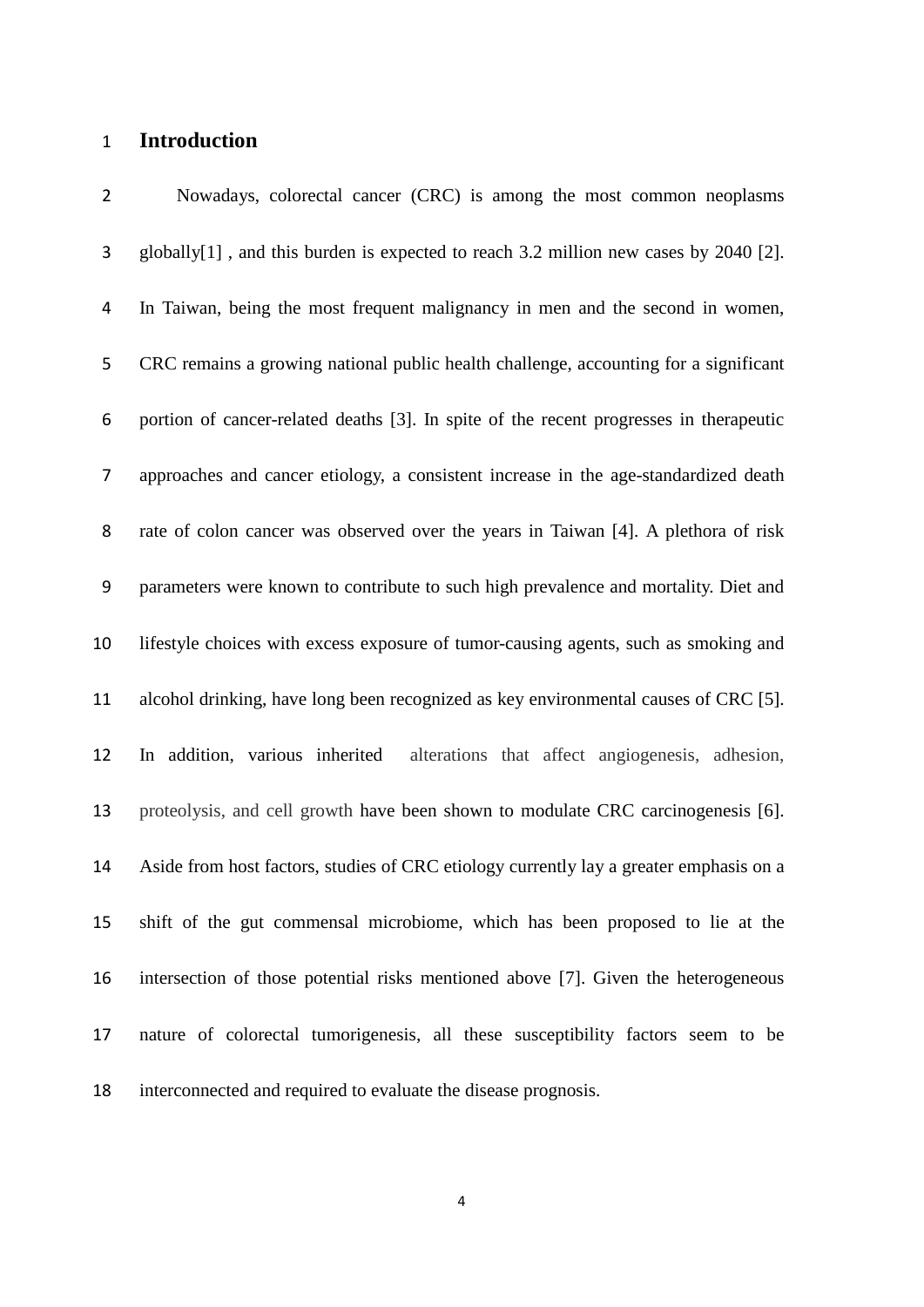| $\mathbf{1}$   | Hypoxia is a unique feature of cancer niche during multistage carcinogenesis. In             |
|----------------|----------------------------------------------------------------------------------------------|
| $\overline{2}$ | the absence of oxygen, cancer cells rely on aerobic glycolysis or the Warburg effect [8]     |
| 3              | for tumor expansion. Such metabolic reprogramming creates an acidic tumor                    |
| 4              | microenvironment, where cells are needed to enhance the activity of pH-regulating            |
| 5              | machinery to avoid prolonged intracellular acidosis [9]. Carbonic anhydrase 9 (CA9),         |
| 6              | belonging to the $\alpha$ carbonic anhydrase family of zinc metalloenzymes that catalyze the |
| 7              | reversible hydration of carbon dioxide to bicarbonate ions and protons, is a                 |
| 8              | cell-surface glycoprotein that is upregulated by hypoxia and implicated in adaptation        |
| 9              | to acidosis [10]. Aside from acting as a pH modulator, CA9 can also function as an           |
| 10             | adhesion molecule, mediating the assembly and maturation of focal contacts during            |
| 11             | cell spreading and migration [11]. Converging observations have indicated that CA9           |
| 12             | is functionally involved in diverse hallmarks of cancer, such as promotion of primary        |
| 13             | tumor growth and metastatic dissemination [12]. In the prognosis of CRC, high                |
| 14             | expression of CA9 was found to be associated with a poor outcome [13, 14],                   |
| 15             | suggesting its translational value in CRC management. Recently, a growing number of          |
| 16             | studies have unveiled the associations of CA9 gene polymorphisms with the risk,              |
| 17             | progression, or therapy outcome of various malignancies [15-20]. Yet, the influence of       |
| 18             | CA9 gene variants on the susceptibility to colon cancer remains mostly unexplored.           |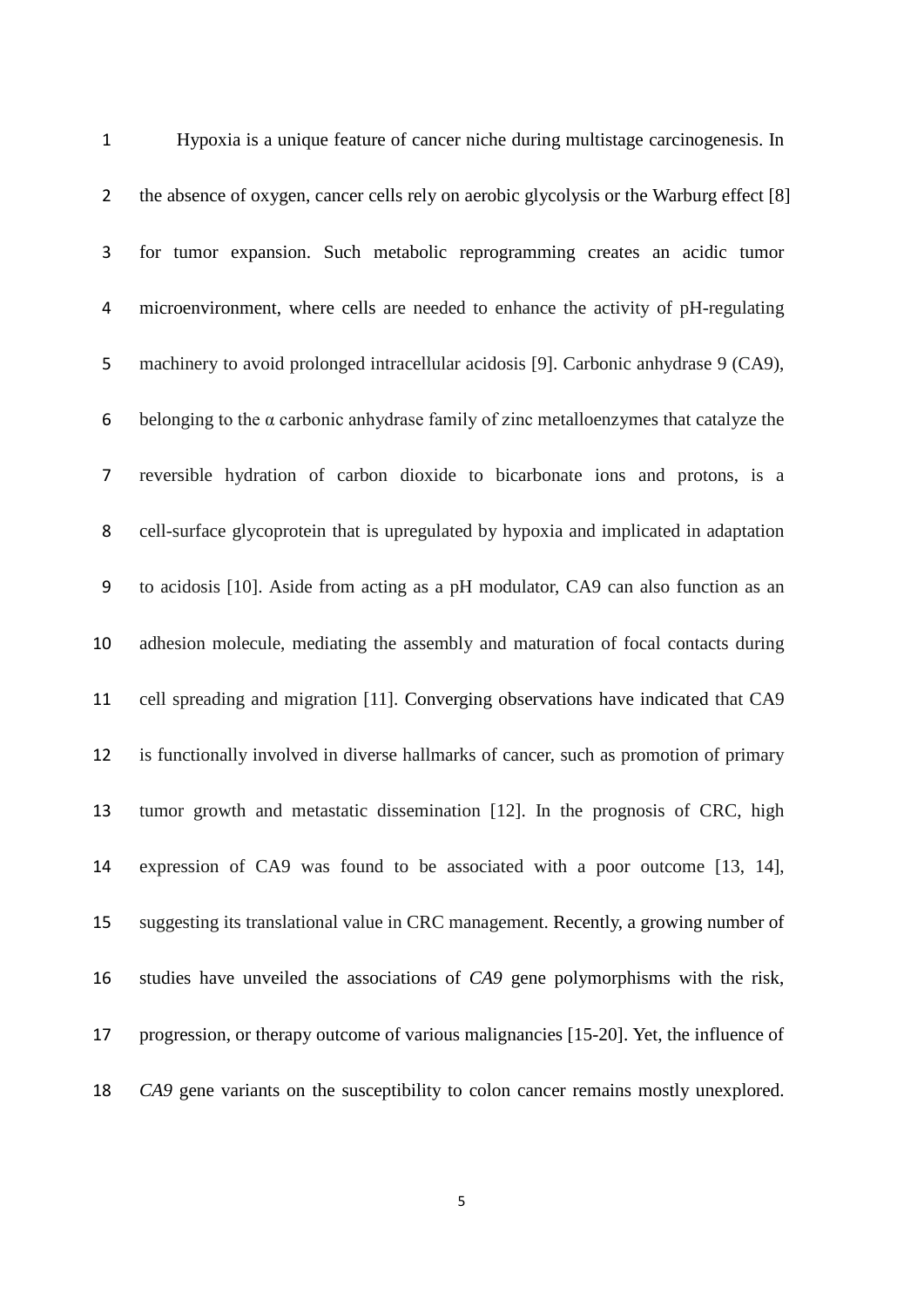| $\mathbf{1}$            | Here, we conducted a case-control study to interrogate how and to what extent CA9 |
|-------------------------|-----------------------------------------------------------------------------------|
| $\overline{2}$          | single-nucleotide polymorphisms (SNPs) affect the progression of CRC.             |
| $\overline{\mathbf{3}}$ |                                                                                   |
| $\pmb{4}$               |                                                                                   |
| 5                       |                                                                                   |
| $\boldsymbol{6}$        |                                                                                   |
| $\overline{7}$          |                                                                                   |
| $\bf 8$                 |                                                                                   |
| $\boldsymbol{9}$        |                                                                                   |
| $10\,$                  |                                                                                   |
| $11\,$                  |                                                                                   |
| $12\,$                  |                                                                                   |
| $13\,$                  |                                                                                   |
| 14                      |                                                                                   |
| 15                      |                                                                                   |
| 16                      |                                                                                   |
| $17\,$                  |                                                                                   |
| 18                      |                                                                                   |
| 19                      |                                                                                   |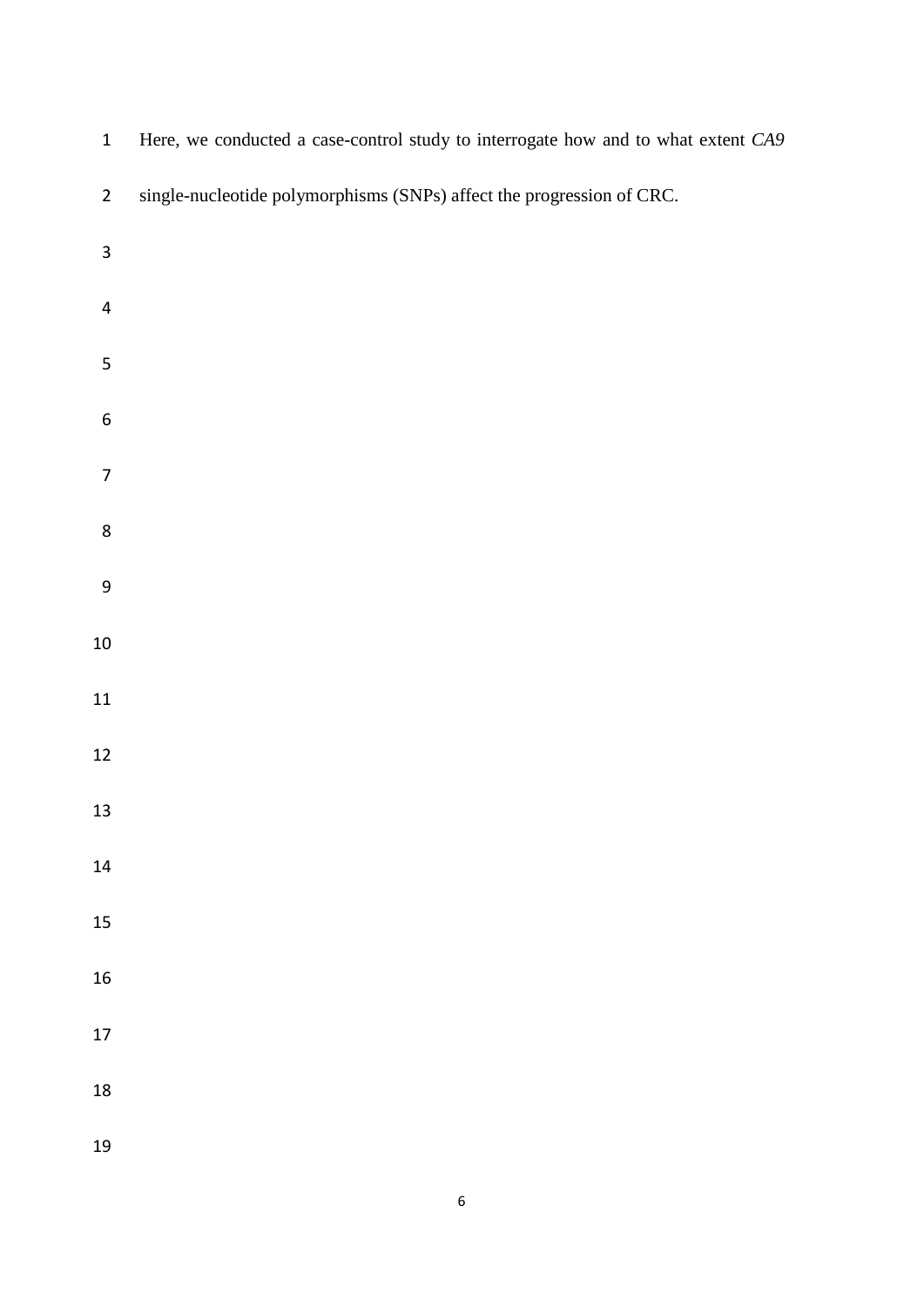# **Materials and Methods**

#### **Subjects**

| 3              | A total of 470 patients with CRC and 470 cancer-free controls were recruited in       |
|----------------|---------------------------------------------------------------------------------------|
| 4              | this investigation, with the approval by the institutional review board of Chung Shan |
| 5              | Medical University Hospital in Taichung, Taiwan. All subjects, enrolled from 2016 to  |
| 6              | 2021, provided informed written consent at enrollment. Moreover, subjects with        |
| $\overline{7}$ | history of cancer of any sites and self-reported diseases such as cardiovascular,     |
| 8              | diabetes, and autoimmune diseases were excluded from the control group. Clinical      |
| 9              | staging of CRC was staged determined according to the TNM staging system of the       |
| 10             | American Joint Committee on Cancer (AJCC) [21] at the time of diagnosis. Cancer       |
| 11             | differentiation was evaluated by a pathologist and graded according to the AJCC       |
| 12             | classification. Demographic data on age and gender were recorded from each            |
| 13             | participant.                                                                          |

### **Genotyping**

 Genomic DNA derived from the whole blood was isolated by using QIAamp DNA blood mini kits (Qiagen, Valencia, CA, USA)[\[22,](#page-17-1) [23\]](#page-17-2). Based on the previous research, three genetic variants of CA9 SNPs (rs2071676, rs3829078, and rs1048638) were selected [\[15-17,](#page-16-4) [24,](#page-17-3) [25\]](#page-17-4). Discrimination of polymorphic alleles for three *CA9* SNPs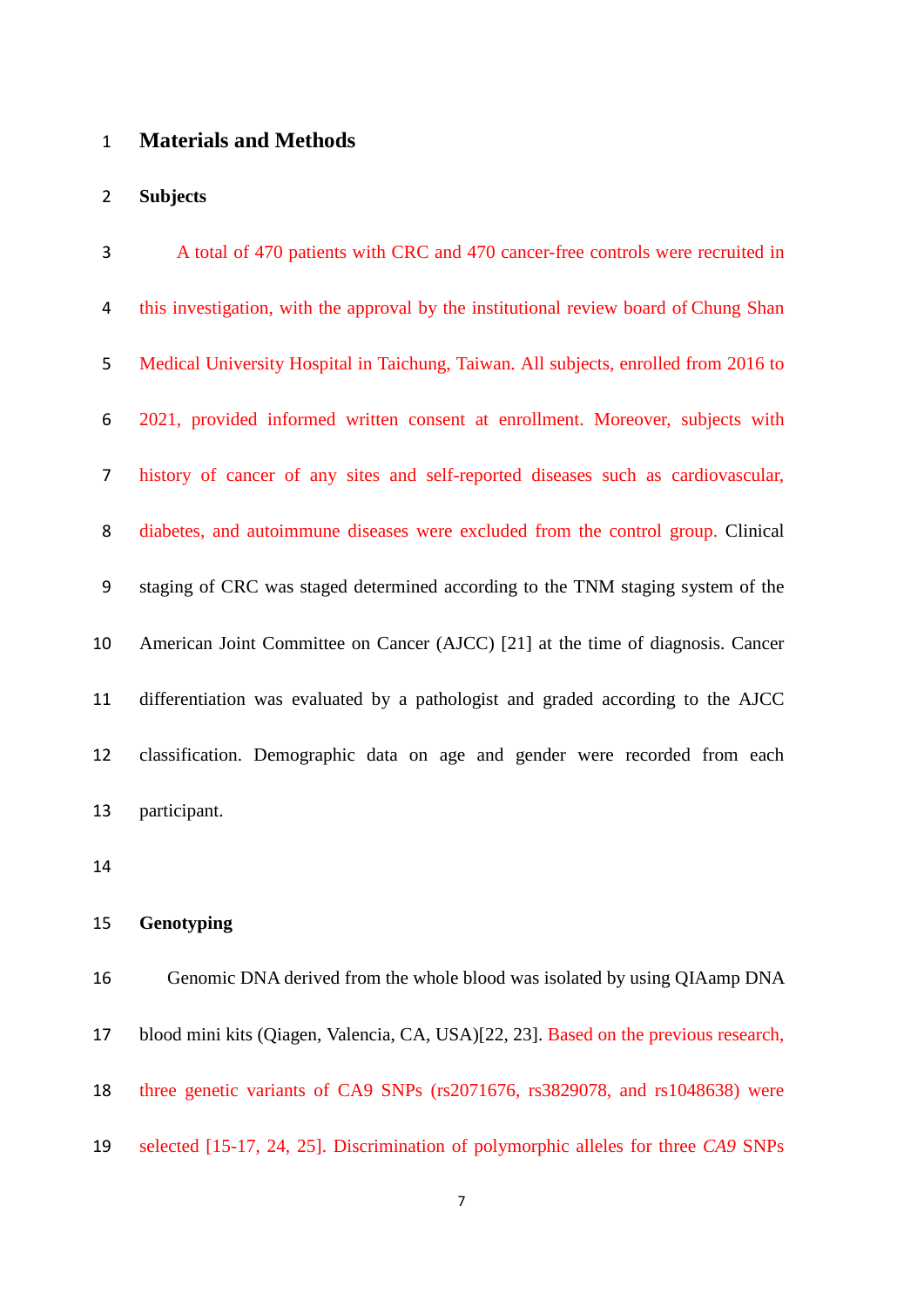| 5            | <b>Statistical analysis</b>                                                        |
|--------------|------------------------------------------------------------------------------------|
| 4            |                                                                                    |
| 3            | CA, USA), and further assessed with SDS version 3.0 software (Applied Biosystems). |
| $2^{\circ}$  | with an ABI StepOne™ Real-Time PCR System (Applied Biosystems, Foster City,        |
| $\mathbf{1}$ | $(rs2071676, rs3829078, and rs1048638)$ was performed through the TaqMan assay     |

 The Hardy-Weinberg equilibrium for biallelic markers was assessed using a chi-square goodness-of-fit test. The comparison of demographic factors between CRC patients and controls was carried out using Fisher's exact test. The adjusted odds ratios (AORs) with their 95% confidence intervals (CIs) for the genetic association of *CA9* SNPs with and the predisposition to CRC were evaluated by multiple logistic regression models after controlling for age and gender. Data were calculated by using SAS statistical software (Version 9.1, 2005; SAS Institute Inc., Cary, NC). A *p* value < 0.05 was considered significant. 

- 
- 
- 
- 
- 
- 
-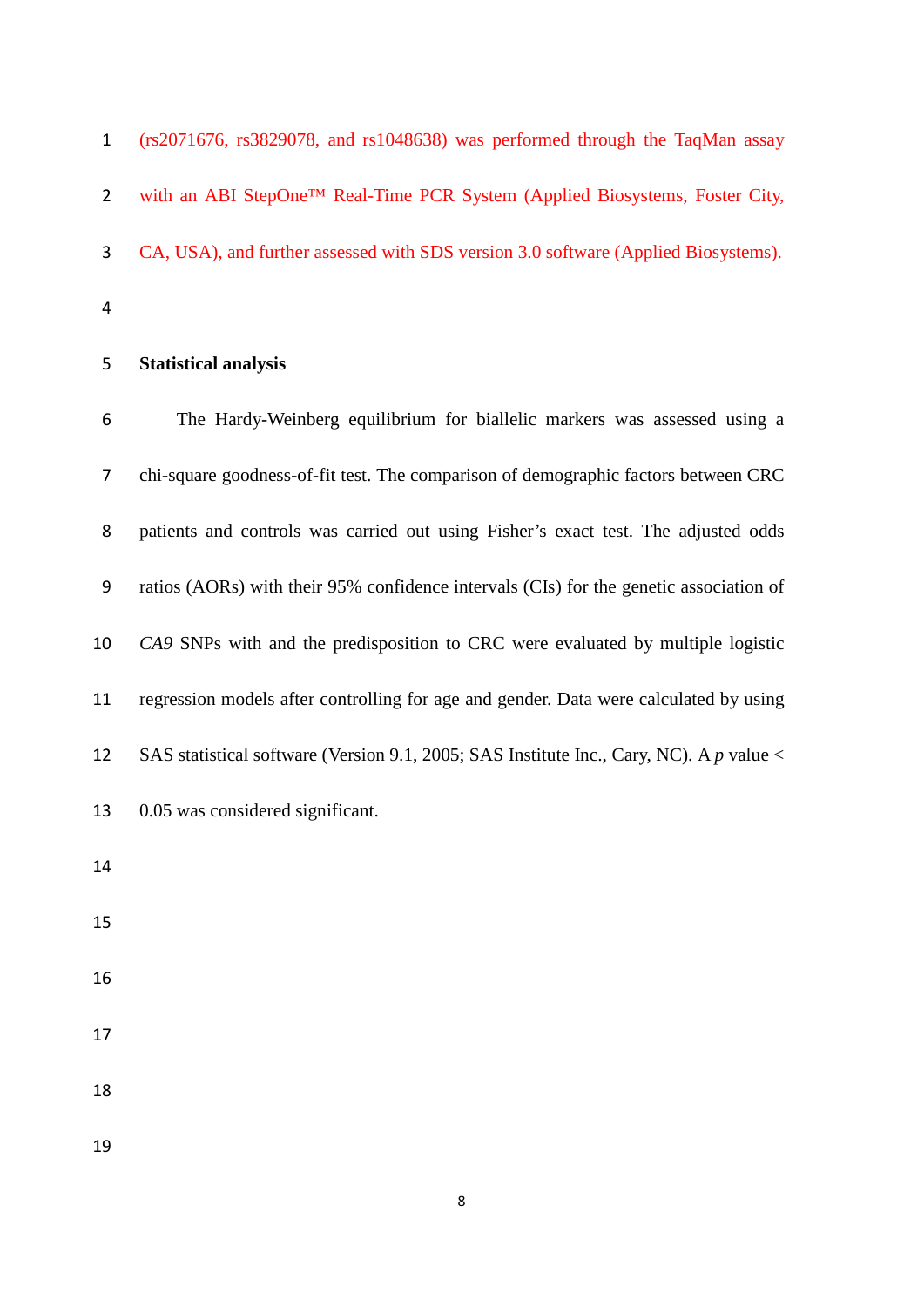# **Results**

# **Demographic and clinical characteristics of study cohorts**

| 3  | To assess the influence of CA9 gene polymorphisms on the risk and progression          |
|----|----------------------------------------------------------------------------------------|
| 4  | of colorectal tumor, 470 patients with CRC were enrolled in this investigation. As age |
| 5  | and gender are known to affect the predisposition to CRC [26], 470 cancer-free         |
| 6  | subjects who matched age and gender to the cases were recruited to exclude possible    |
| 7  | confounders. The comparison of demographic and clinical features between the case      |
| 8  | and control group was shown in Table 1. Within the case group, 107 and 363 suffered    |
| 9  | from tumors of the rectum and colon, respectively. 48.4% and 16.7% of cases            |
| 10 | developed lymphatic spread and distal metastasis, respectively.                        |
| 11 |                                                                                        |
|    |                                                                                        |
| 12 | CA9 gene polymorphisms were associated with the progression but not the                |
| 13 | occurrence of CRC                                                                      |
| 14 | To explore how and to what extent CA9 gene variations influence the                    |
| 15 | development of CRC, three CA9 SNPs (rs2071676, rs3829078, and rs1048638) were          |
| 16 | chosen according to their broad correlations with the risk of many malignancies        |
| 17 | [16-18] and genotyped in the present study. The genotype ratios for individual SNP in  |
| 18 | our cohorts were examined (Table 2). No deviation $(p>0.05)$ from Hardy–Weinberg       |

equilibrium in both study groups was identified for all three SNPs. We found that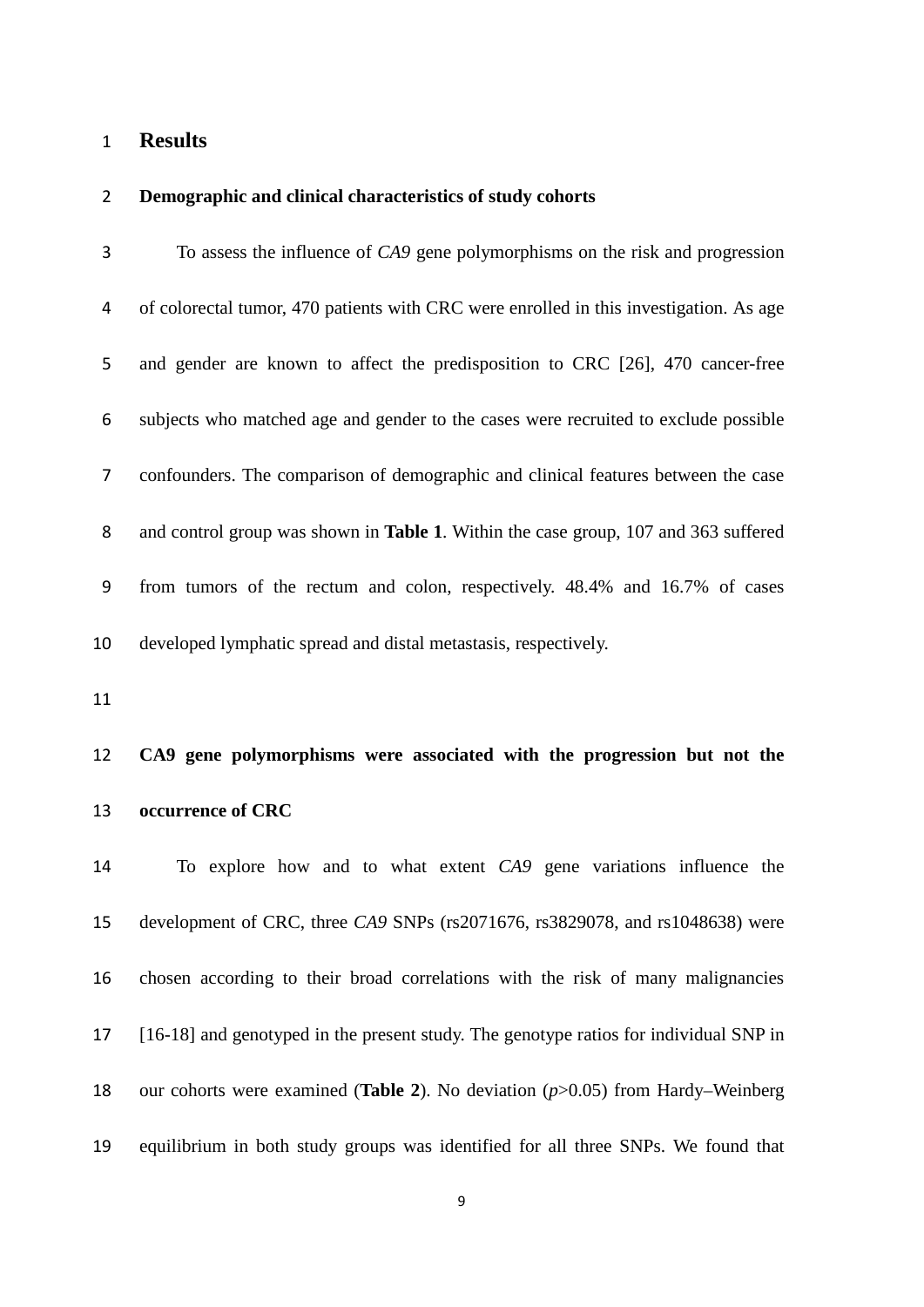| $\mathbf{1}$     | none of these CA9 variants was significantly associated with the occurrence of CRC           |
|------------------|----------------------------------------------------------------------------------------------|
| $\overline{2}$   | in our cohorts. Additionally, we tested whether genetic polymorphisms of CA9 were            |
| $\mathbf{3}$     | connected to the clinicopathological features of CRC patients. We found that cases           |
| 4                | who possess at least one reference allele (G allele) of rs2071676 (GA+GG) tended to          |
| 5                | develop poorly differentiated tumors less frequently than those who are homozygous           |
| 6                | for the alternative allele (A allele) of rs2071676 (AA) (OR, 0.483; 95% CI,                  |
| $\overline{7}$   | $0.242 - 0.963$ ; $p=0.036$ ) (Table 3). Although not statistically significant, homozygotes |
| 8                | for the alternative allele of rs2071676 (AA) are marginally associated with advanced         |
| $\boldsymbol{9}$ | cancers, with an inclination to develop large-size tumors<br>and potentiate                  |
| 10               | lymphovascular and perineural invasion. These results indicate a role of CA9 gene            |
| 11               | polymorphisms in CRC progression.                                                            |
| 12               |                                                                                              |
| 13               | rs2071676 was associated exclusively with tumors of the colon, but not that of the           |
| 14               | rectum                                                                                       |
| 15               | Since a missense SNP, rs2071676, was noted to be associated with CRC                         |
| 16               | differentiation, we next tested whether this genetic effect was specific to the tumor        |
| 17               | location. Our stratification analyses revealed that as compared to the homozygous            |
| 18               | carriers of the alternative allele of rs2071676 (AA), cases of colon cancer carrying at      |
| 19               | least one reference allele of rs2071676 (GA+GG) less frequently developed poorly             |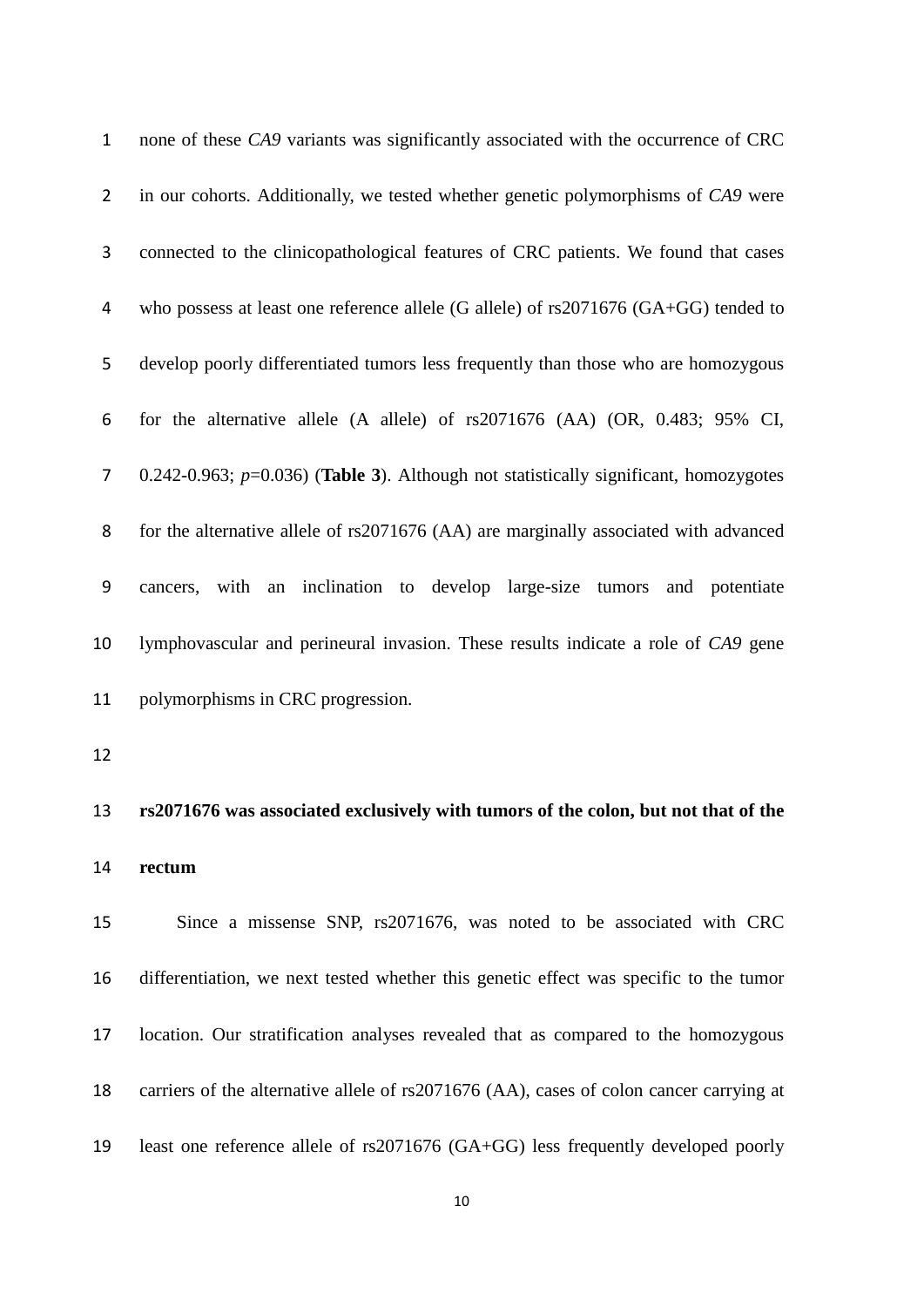| $\mathbf{1}$     | differentiated tumors (OR, 0.449; 95% CI, 0.221-0.911; $p=0.024$ ) and lymphovascular |
|------------------|---------------------------------------------------------------------------------------|
| $\overline{2}$   | invasion (OR, 0.570; 95% CI, 0.361-0.900; p=0.015) (Table 4). This genetic            |
| 3                | association was exclusively observed in colon cancer but not in rectal cancer. Even   |
| 4                | though there was no statistical significance, a marginally protective effect of       |
| 5                | rs2071676 G allele on the progression into advanced colon cancer (e.g. large-size     |
| 6                | tumors or perineural invasion) was seen. Overall, there data unveil a genetic         |
| 7                | interaction of CA9 with the tumor differentiation and lymphovascular invasion of      |
| 8                | colon adenocarcinoma.                                                                 |
| $\boldsymbol{9}$ |                                                                                       |
| 10               |                                                                                       |
| 11               |                                                                                       |
| 12               |                                                                                       |
| 13               |                                                                                       |
| 14               |                                                                                       |
| 15               |                                                                                       |
| 16               |                                                                                       |
| 17               |                                                                                       |
| 18               |                                                                                       |
| 19               |                                                                                       |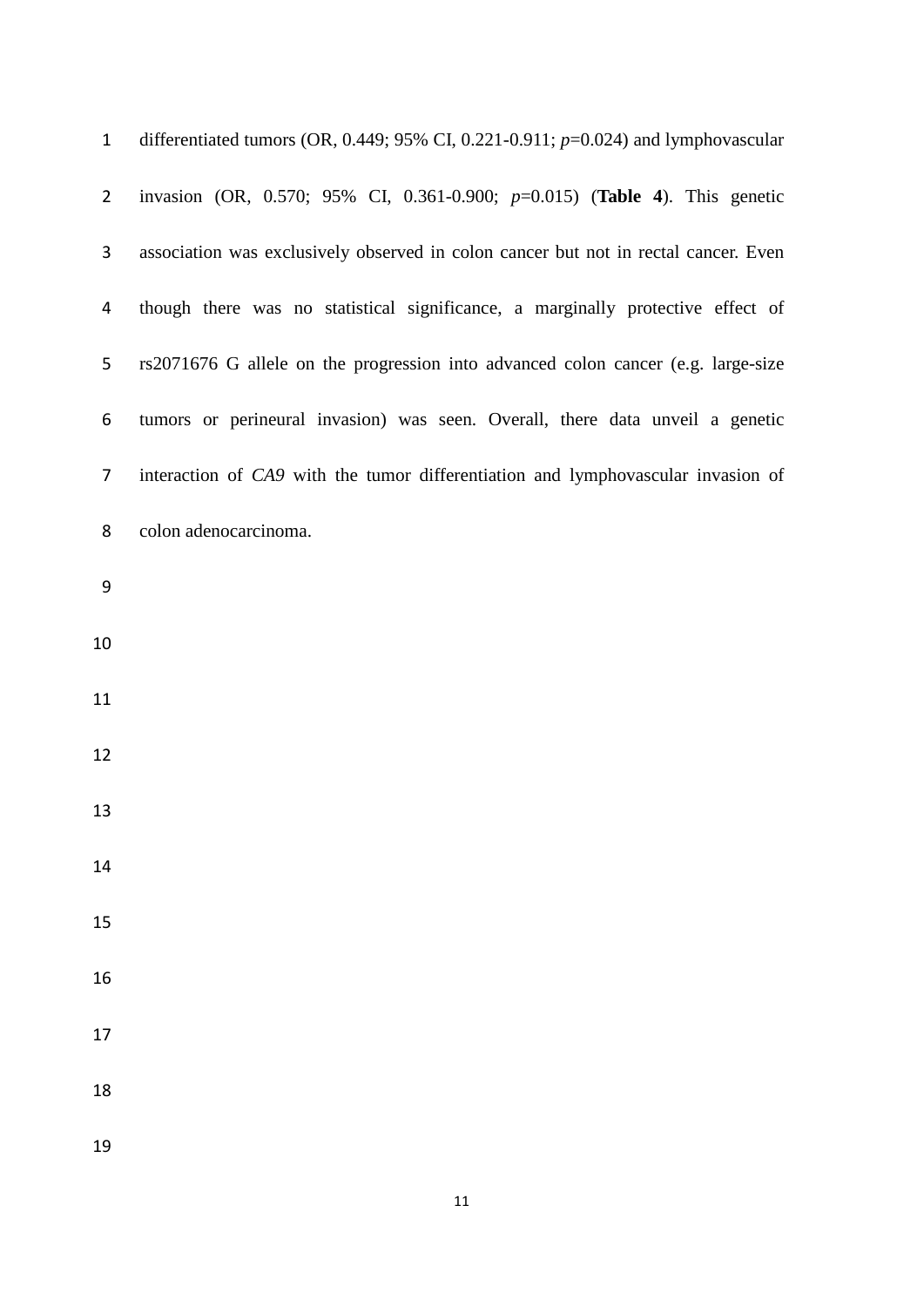# **Discussion**

| $\overline{2}$ | The progression of CRC is a multistep process governed by an intricate                     |
|----------------|--------------------------------------------------------------------------------------------|
| $\mathbf{3}$   | combination of environmental and genetic factors. Here, we demonstrated that CA9           |
| 4              | gene polymorphisms, rs2071676, influenced colorectal cancer differentiation but did        |
| 5              | not affect the predisposition to CRC. Moreover, this genetic association was detected      |
| 6              | exclusively in colon cancer but not in rectal cancer, indicating an anatomical             |
| $\overline{7}$ | site-specific effect of CA9 gene polymorphisms on the progression of colorectal            |
| 8              | malignancies.                                                                              |
| 9              | Through its catalytic and non-catalytic functions, CA9 is known to endow cancer            |
| 10             | cells with survival advantages in low-oxygen conditions and to confer a growing            |
| 11             | capability to disseminate [27]. In addition, associations of CA9 SNPs with different       |
| 12             | aspects of cancer development have been reported [15-20]. Among these, rs12553173,         |
| 13             | a synonymous variant, was shown to correlated with improved median survival in             |
| 14             | patients with metastatic kidney cancer [19]. Another non-coding variant located in the     |
| 15             | 3'-untranslated region of CA9 gene, rs1048638, has been demonstrated to affect the         |
| 16             | susceptibility to liver [16] and cervical cancer [17]. In the present study, we found that |
| 17             | rs2071676 influenced colorectal cancer differentiation but did not affect the              |
| 18             | predisposition to CRC. This genetic variation $(G>A)$ causes the substitution of valine    |
| 19             | by methionine at position 33 in the signal peptide of the protein product. Although the    |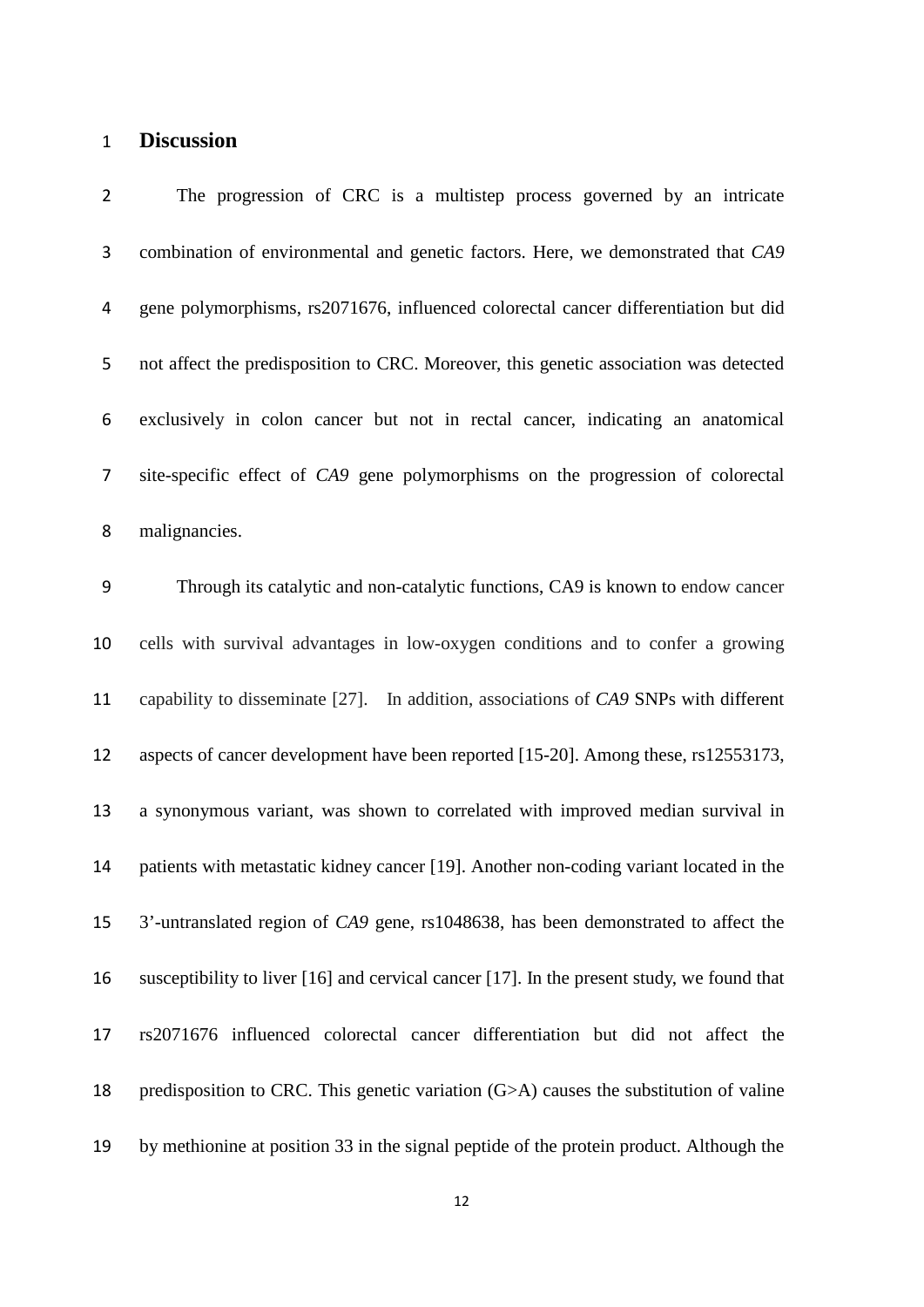| $\mathbf{1}$   | functional analysis of rs2071676 remain unavailable, this missense variation may           |
|----------------|--------------------------------------------------------------------------------------------|
| $\overline{2}$ | disturb the removal of signal peptide after translocation of the nascent polypeptide       |
| 3              | into the endoplasmic reticulum (ER) lumen. Genetic alterations in either the signal        |
| 4              | peptidase recognition domain or hydrophobic region of signal peptides can impede           |
| 5              | cleavage of the signal peptide [28, 29]. As a consequence, some protein products           |
| 6              | could be accumulated or degraded due to deficient glycosylation, inaccurate protein        |
| $\overline{7}$ | folding, and attenuated transport from ER to Golgi [30]. In patients with retinitis        |
| 8              | pigmentosa, a pathogenic genetic variant that causes replacement of an arginine with a     |
| 9              | tryptophan in the signal sequence of the carbonic anhydrase $4$ ( $CA4$ ) gene resulted in |
| 10             | a reduction of CA4 activity by virtue of a combination of decreased synthesis and          |
| 11             | accelerated turnover [31]. Thus, we speculate that polymorphic genotype of                 |
| 12             | rs2071676 may lead to accumulation of misfolded forms of CA9 in the ER of                  |
| 13             | epithelial cells within the colon. Such chronic ER stress, in turn, contributes to altered |
| 14             | adhesion and catalytic activity of CA9, ultimately affecting the progression of CRC.       |
| 15             | Determining the functional impact of rs2071676 on CA9 enzyme activity, the rates of        |
| 16             | biosynthesis, conversion of unfolded to mature enzyme, and turnover of CA9 will            |
| 17             | require further investigation.                                                             |

 Furthermore, it is intriguing that rs2071676 was exclusively associated with clinical variables of colon cancer but not with that of rectal cancer, revealing an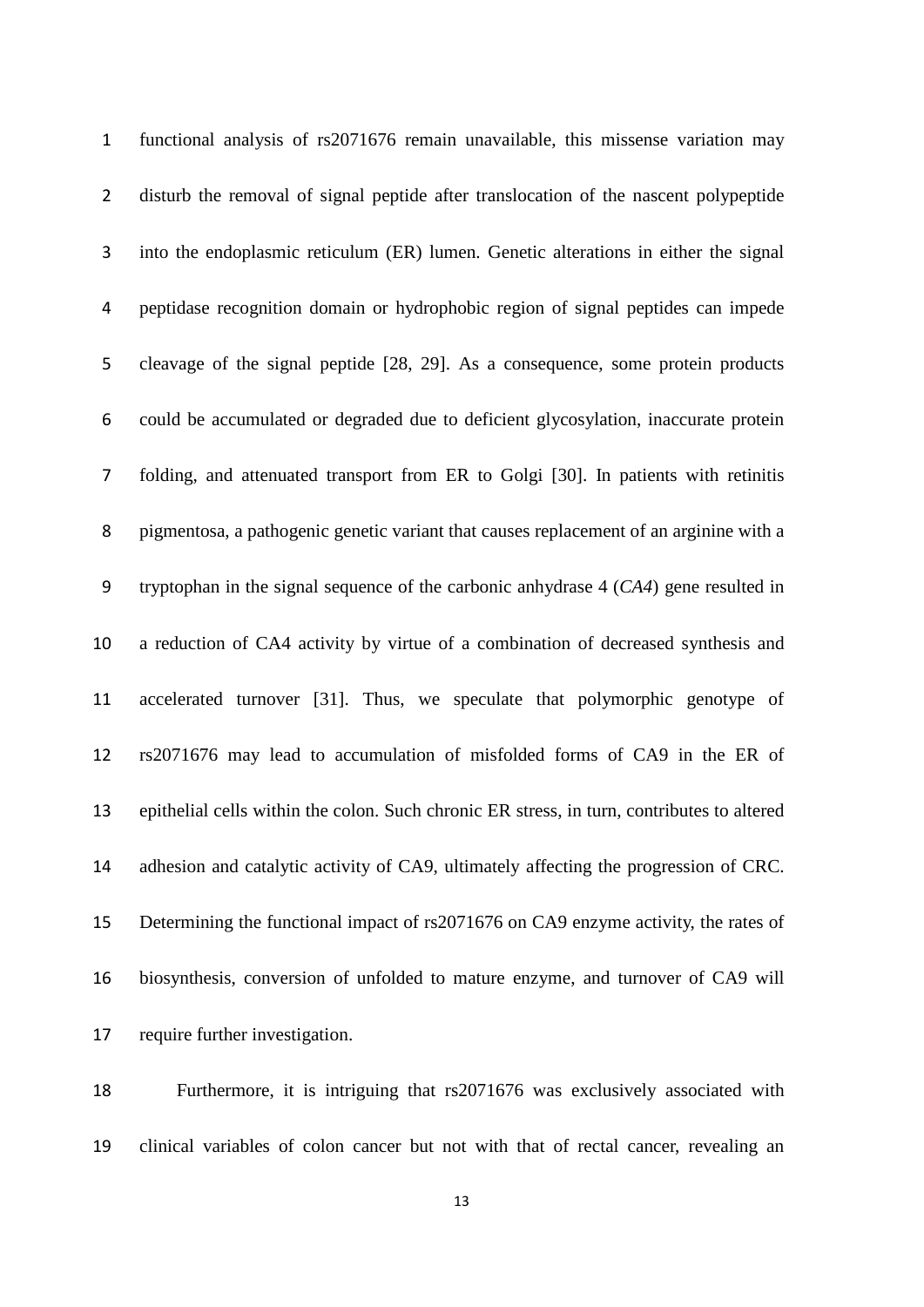| $\mathbf{1}$   | anatomical site-specific effect of CA9 gene polymorphisms on the progression of        |
|----------------|----------------------------------------------------------------------------------------|
| $2^{\circ}$    | colorectal malignancies. Although both colon and rectal cancer develop in the large    |
| 3              | bowel and are often considered as a single tumor entity in all fields of basic and     |
| 4              | clinical research, substantial differences in molecular carcinogenesis exist [32].     |
| 5              | Compared to rectal cancer, colon cancer more commonly exhibited higher activity of     |
| 6              | MAPK signaling pathways [33], elevated expression of HOX gene family [34], and         |
| $\overline{7}$ | constitutively active forms of BRAF [35, 36] and KRAS [37]. In addition to             |
| 8              | differential orchestration of many cancer hallmarks in tumors of the colon and rectum, |
| 9              | these disturbed oncogenic signaling pathways also controlled the expression or         |
| 10             | stability of a major transcriptional inducer of CA9, hypoxia-inducible factor (HIF)    |
| 11             | [38-40], thereby leading to the fluctuations of local CA9 levels within CRC tumor      |
| 12             | microenvironment. These findings, in part, account for our observation that rs2071676  |
| 13             | was associated with the progression of CRC in an anatomical site-specific manner.      |
| 14             | This study unveiled a potential role of CA9 gene polymorphisms in many aspects         |
| 15             | of colon cancer progression. Yet, extra efforts are required to address several        |
| 16             | limitations in the study. One is that the influence of CA9 SNPs on CRC susceptibility  |
| 17             | might be underestimated due to the unavailability of data about the status of alcohol  |
| 18             | consumption and cigarette use for adjustment. Another caveat is that the mechanistic   |
| 19             | role of rs2071676 in tumor progression remains mostly unclear. Whether the             |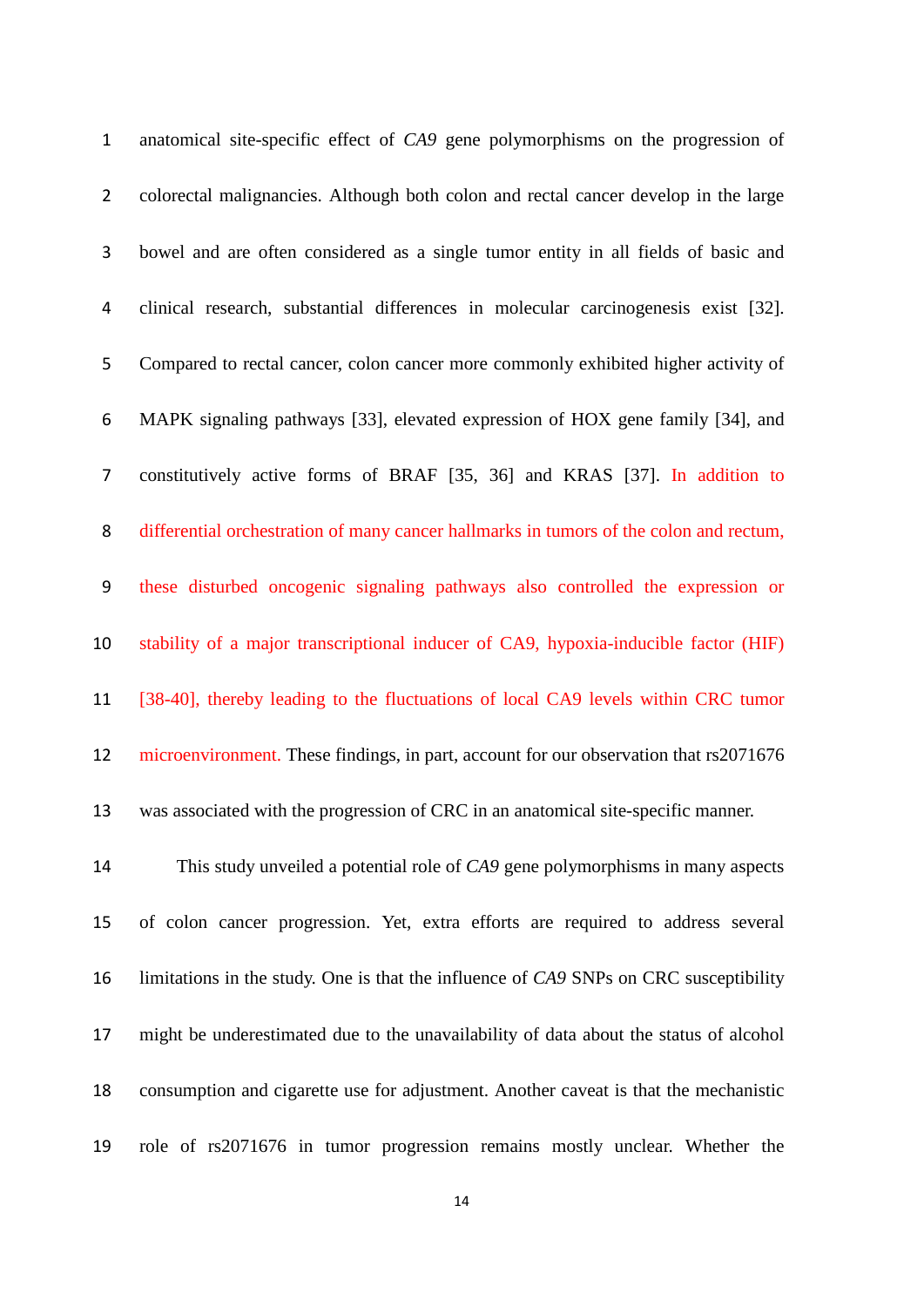| $\mathbf{1}$   | substitution of valine by methionine due to the presence of polymorphic allele affects  |
|----------------|-----------------------------------------------------------------------------------------|
| $\overline{2}$ | its expression, membrane translocation, or internalization needs to be further defined. |
| 3              | Moreover, the results observed in this investigation might be not applicable to other   |
| 4              | racial groups except if replication studies are carried out.                            |
| 5              | In conclusion, our findings demonstrate an association of a CA9 SNP, rs2071676,         |
| 6              | with cancer differentiation and invasiveness in tumors of the colon, highlighting an    |
| 7              | anatomical site-specific effect of CA9 gene polymorphisms on the progression of         |
| 8              | colorectal malignancies.                                                                |
| 9              |                                                                                         |
| 10             | Acknowledgement                                                                         |
| 11             | We would like to thank the Human Biobank of Chung Shan Medical University               |
| 12             | Hospital for providing the biological specimen and related clinical data for our        |
| 13             | research. We thank Tissue Bank at Chang Gung Memorial Hospital, Keelung for             |
| 14             | sample preparation. This study was supported by a research grant from Chang Gung        |
| 15             | Memorial Hospital (BMRPE97).                                                            |
| 16             |                                                                                         |
| 17             | <b>Conflicts of Interest</b>                                                            |
| 18             | The authors declare no conflict of interest.                                            |
| 19             |                                                                                         |
| 20             |                                                                                         |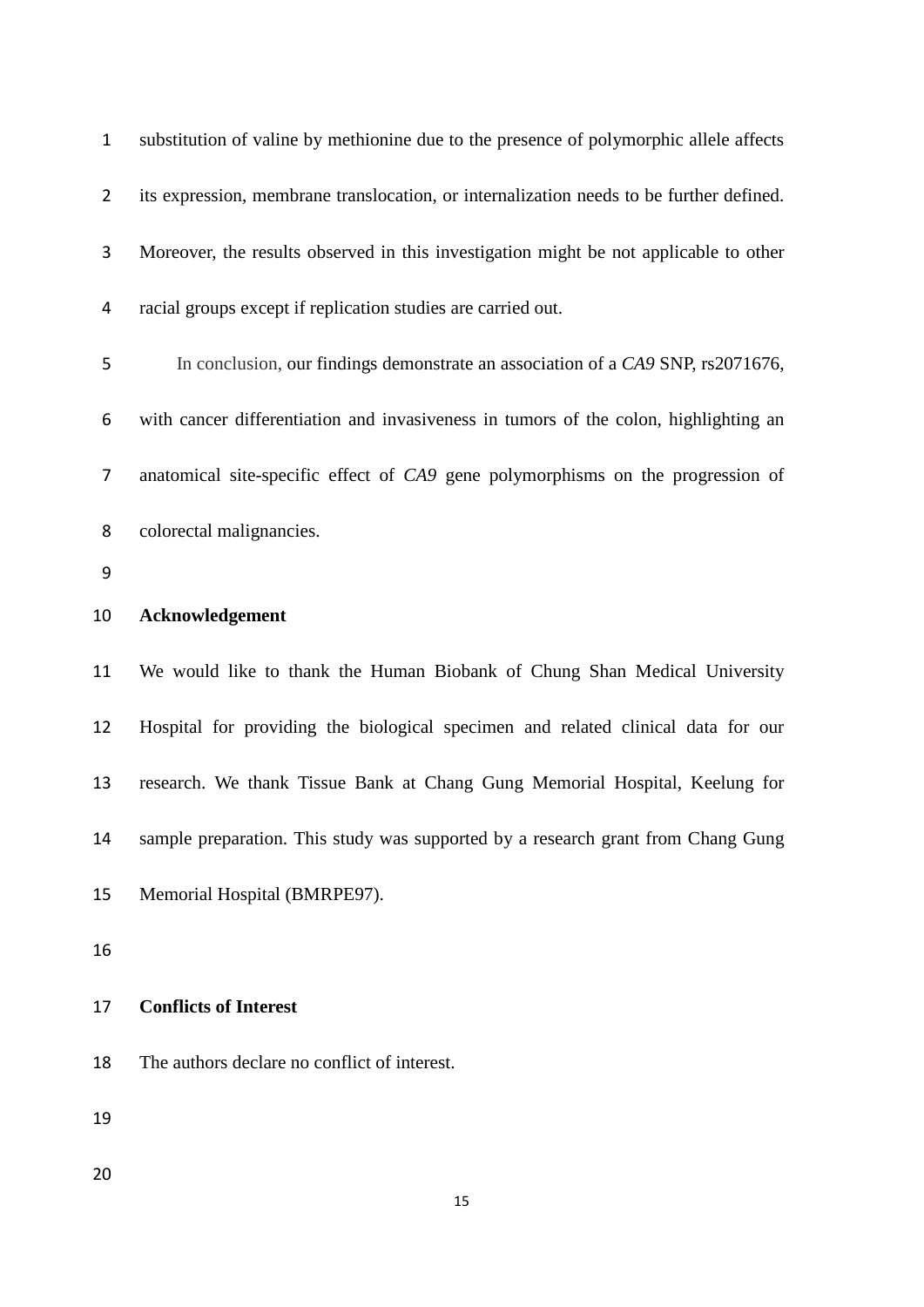#### **References**

<span id="page-15-0"></span> 1. Sung H, Ferlay J, Siegel RL, Laversanne M, Soerjomataram I, Jemal A, et al. Global Cancer Statistics 2020: GLOBOCAN Estimates of Incidence and Mortality Worldwide for 36 Cancers in 185 Countries. CA: a cancer journal for clinicians. 2021; 71: 209-49.

<span id="page-15-1"></span> 2. Xi Y, Xu P. Global colorectal cancer burden in 2020 and projections to 2040. Transl Oncol. 2021; 14: 101174.

<span id="page-15-2"></span> 3. Kuo CN, Liao YM, Kuo LN, Tsai HJ, Chang WC, Yen Y. Cancers in Taiwan: Practical insight from epidemiology, treatments, biomarkers, and cost. J Formos Med Assoc. 2020; 119: 1731-41.

<span id="page-15-3"></span> 4. Su SY, Huang JY, Jian ZH, Ho CC, Lung CC, Liaw YP. Mortality of colorectal cancer in Taiwan, 1971-2010: temporal changes and age-period-cohort analysis. Int J Colorectal Dis. 2012; 27: 1665-72.

<span id="page-15-4"></span> 5. Hull R, Francies FZ, Oyomno M, Dlamini Z. Colorectal Cancer Genetics, Incidence and Risk Factors: In Search for Targeted Therapies. Cancer Manag Res. 2020; 12: 9869-82.

<span id="page-15-5"></span> 6. Takayama T, Miyanishi K, Hayashi T, Sato Y, Niitsu Y. Colorectal cancer: genetics of development and metastasis. J Gastroenterol. 2006; 41: 185-92.

<span id="page-15-6"></span>7. Brennan CA, Garrett WS. Gut Microbiota, Inflammation, and Colorectal Cancer.

- Annu Rev Microbiol. 2016; 70: 395-411.
- <span id="page-15-7"></span>8. Vander Heiden MG, Cantley LC, Thompson CB. Understanding the Warburg
- effect: the metabolic requirements of cell proliferation. Science. 2009; 324: 1029-33.
- <span id="page-15-8"></span> 9. Parks SK, Chiche J, Pouyssegur J. pH control mechanisms of tumor survival and growth. J Cell Physiol. 2011; 226: 299-308.
- <span id="page-15-9"></span>10. Pastorek J, Pastorekova S, Callebaut I, Mornon JP, Zelnik V, Opavsky R, et al.
- Cloning and characterization of MN, a human tumor-associated protein with a domain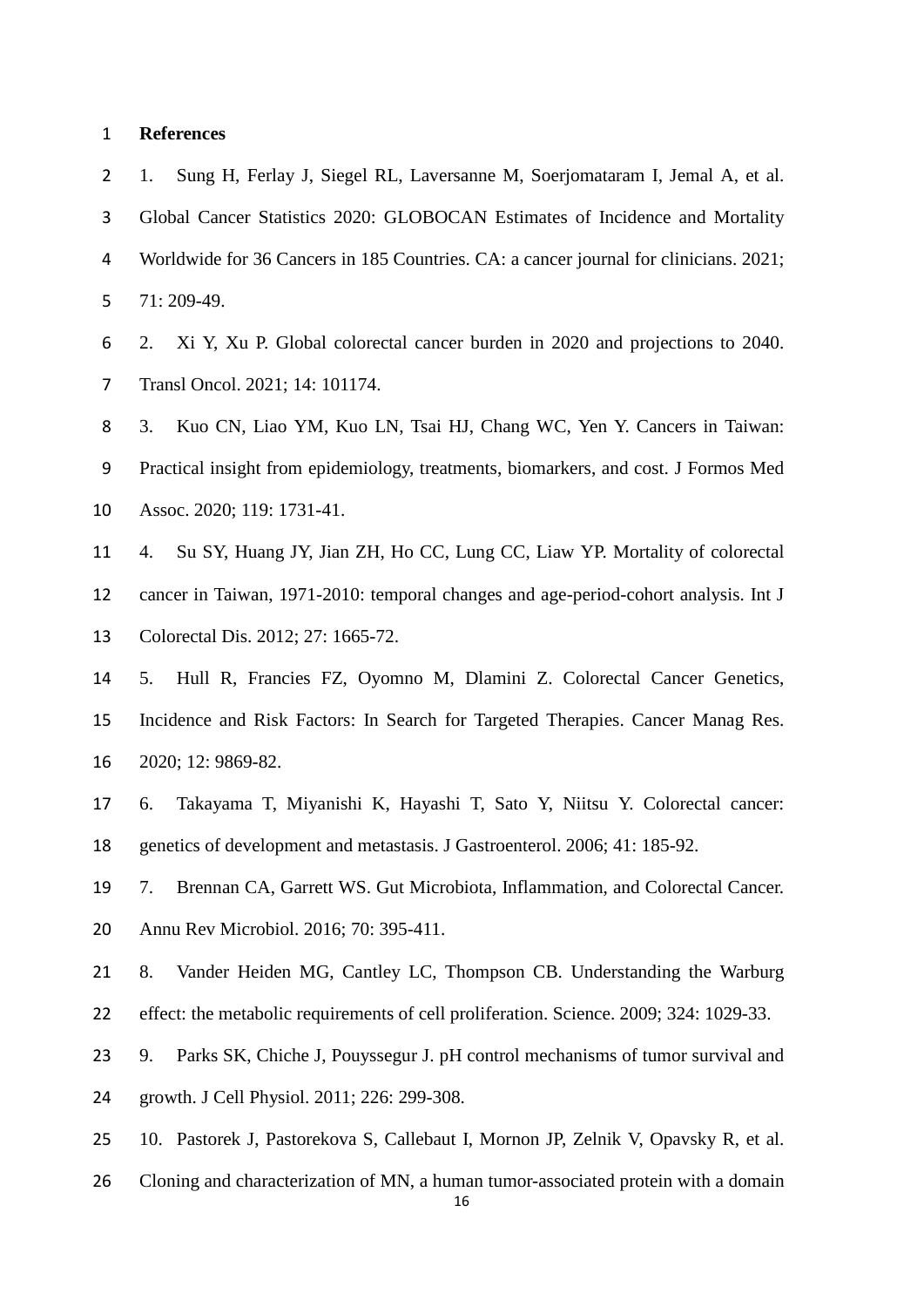homologous to carbonic anhydrase and a putative helix-loop-helix DNA binding segment. Oncogene. 1994; 9: 2877-88.

<span id="page-16-0"></span> 11. Csaderova L, Debreova M, Radvak P, Stano M, Vrestiakova M, Kopacek J, et al. The effect of carbonic anhydrase IX on focal contacts during cell spreading and migration. Front Physiol. 2013; 4: 271.

<span id="page-16-1"></span> 12. Pastorekova S, Gillies RJ. The role of carbonic anhydrase IX in cancer development: links to hypoxia, acidosis, and beyond. Cancer Metastasis Rev. 2019; 38: 65-77.

<span id="page-16-2"></span> 13. Hong YS, Cho HJ, Kim SY, Jung KH, Park JW, Choi HS, et al. Carbonic anhydrase 9 is a predictive marker of survival benefit from lower dose of bevacizumab in patients with previously treated metastatic colorectal cancer. BMC Cancer. 2009; 9: 246.

<span id="page-16-3"></span> 14. Korkeila E, Talvinen K, Jaakkola PM, Minn H, Syrjanen K, Sundstrom J, et al. Expression of carbonic anhydrase IX suggests poor outcome in rectal cancer. Br J Cancer. 2009; 100: 874-80.

<span id="page-16-4"></span> 15. Chien MH, Yang JS, Chu YH, Lin CH, Wei LH, Yang SF, et al. Impacts of CA9 gene polymorphisms and environmental factors on oral-cancer susceptibility and clinicopathologic characteristics in Taiwan. PloS one. 2012; 7: e51051.

<span id="page-16-5"></span> 16. Hua KT, Liu YF, Hsu CL, Cheng TY, Yang CY, Chang JS, et al. 3'UTR 20 polymorphisms of carbonic anhydrase IX determine the miR-34a targeting efficiency 21 and prognosis of hepatocellular carcinoma. Sci Rep. 2017; 7: 4466.

<span id="page-16-6"></span> 17. Shen HP, Hsiao YH, Yang SF, Liu YF, Ko JL, Wang PH. Single nucleotide polymorphisms and haplotypes of carbonic anhydrase 9 can predict invasive squamous cell carcinoma of uterine cervix. International journal of medical sciences. 2018; 15: 587-94.

18. Yu YY, Chiou HL, Tsao SM, Huang CC, Lin CY, Lee CY, et al. Association of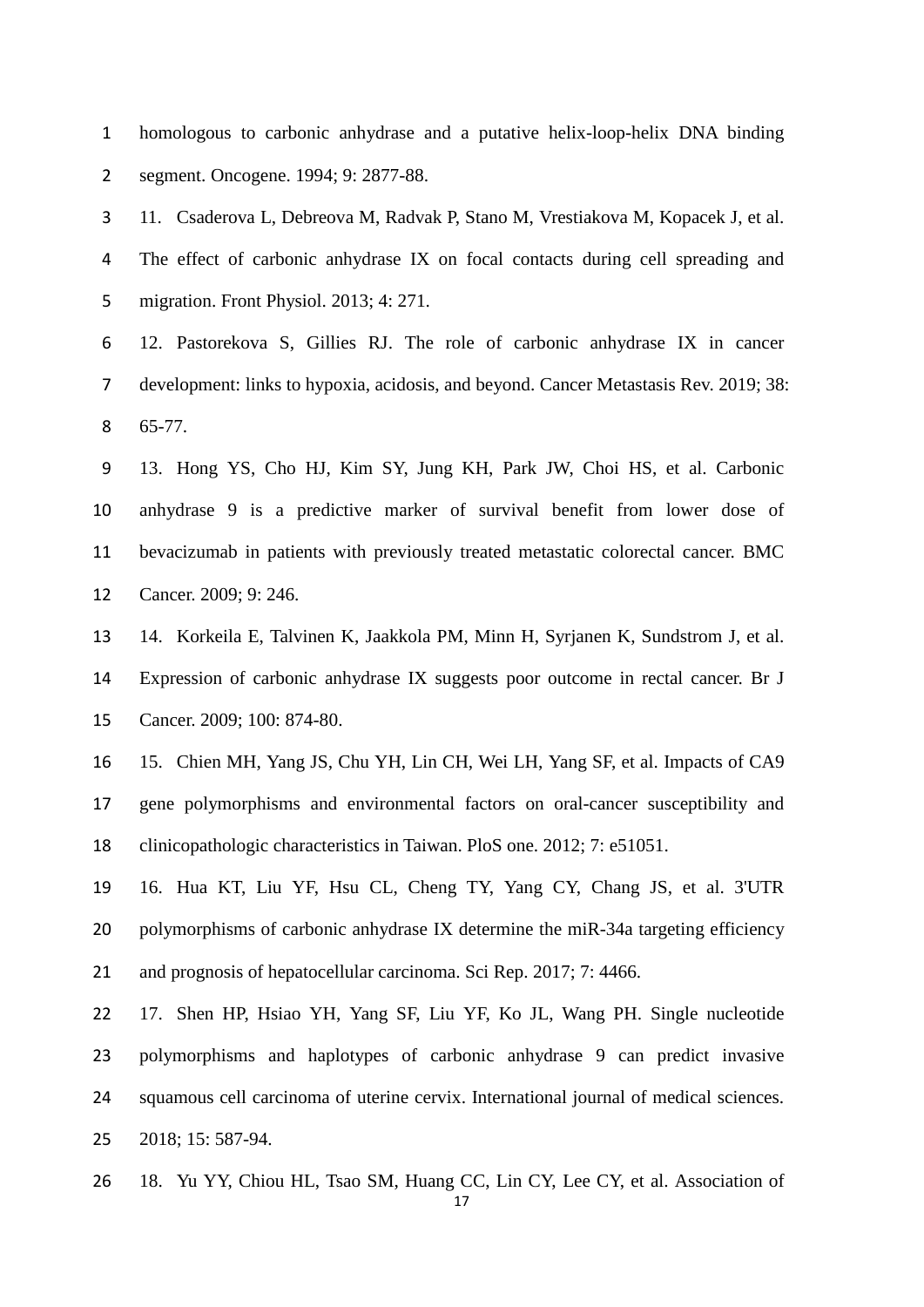Carbonic Anhydrase 9 Polymorphism and the Epithelial Growth Factor Receptor Mutations in Lung Adenocarcinoma Patients. Diagnostics (Basel). 2020; 10: 266.

<span id="page-17-6"></span> 19. de Martino M, Klatte T, Seligson DB, LaRochelle J, Shuch B, Caliliw R, et al. CA9 gene: single nucleotide polymorphism predicts metastatic renal cell carcinoma prognosis. J Urol. 2009; 182: 728-34.

 20. Lin CY, Wang SS, Yang CK, Li JR, Chen CS, Hung SC, et al. Genetic polymorphism and carbonic anhydrase 9 expression can predict nodal metastatic 8 prostate cancer risk in patients with prostate-specific antigen levels  $\langle \rangle = 10$  ng/ml at initial biopsy. Urol Oncol. 2019; 37: 814 e9- e16.

<span id="page-17-0"></span> 21. Edge SB, Compton CC. The American Joint Committee on Cancer: the 7th edition of the AJCC cancer staging manual and the future of TNM. Annals of surgical oncology. 2010; 17: 1471-4.

<span id="page-17-1"></span> 22. Hsiao PC, Chen MK, Su SC, Ueng KC, Chen YC, Hsieh YH, et al. Hypoxia inducible factor-1alpha gene polymorphism G1790A and its interaction with tobacco and alcohol consumptions increase susceptibility to hepatocellular carcinoma. Journal of surgical oncology. 2010; 102: 163-9.

<span id="page-17-2"></span> 23. Chung TT, Pan MS, Kuo CL, Wong RH, Lin CW, Chen MK, et al. Impact of RECK gene polymorphisms and environmental factors on oral cancer susceptibility and clinicopathologic characteristics in Taiwan. Carcinogenesis. 2011; 32: 1063-8.

<span id="page-17-3"></span> 24. Wang SS, Liu YF, Ou YC, Chen CS, Li JR, Yang SF. Impacts of CA9 gene polymorphisms on urothelial cell carcinoma susceptibility and clinicopathologic characteristics in Taiwan. PloS one. 2013; 8: e82804.

<span id="page-17-4"></span>25. Yang SF, Liu YF, Cheng CW, Yang WE, Lin WL, Ko JL, et al. Impact of

microRNA-34a and polymorphism of its target gene CA9 on susceptibility to uterine

cervical cancer. Oncotarget. 2017; 8: 77860-71.

<span id="page-17-5"></span>26. Rawla P, Sunkara T, Barsouk A. Epidemiology of colorectal cancer: incidence,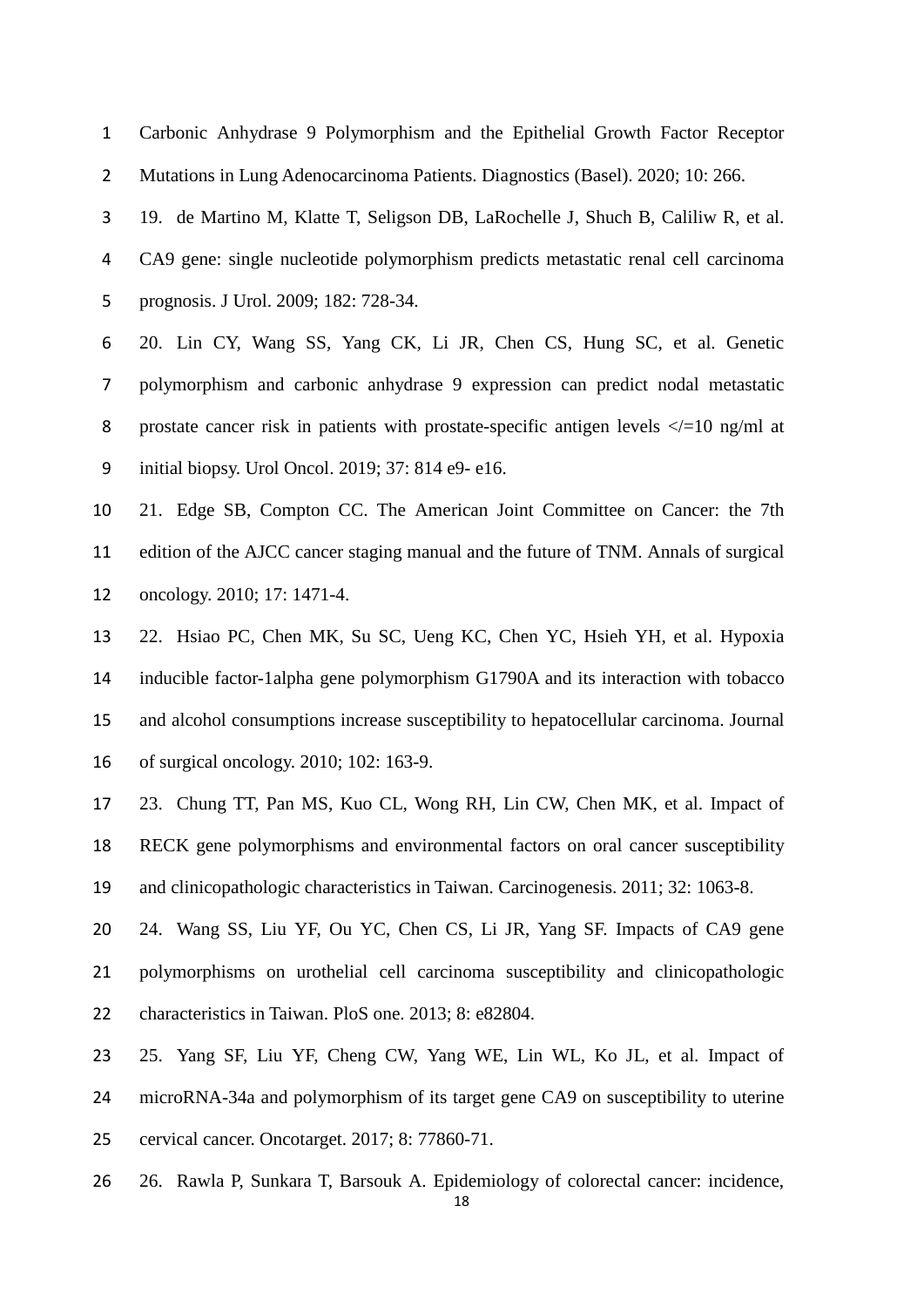<span id="page-18-9"></span><span id="page-18-8"></span><span id="page-18-7"></span><span id="page-18-6"></span><span id="page-18-5"></span><span id="page-18-4"></span><span id="page-18-3"></span><span id="page-18-2"></span><span id="page-18-1"></span><span id="page-18-0"></span>

| $\mathbf{1}$   | mortality, survival, and risk factors. Prz Gastroenterol. 2019; 14: 89-103.            |
|----------------|----------------------------------------------------------------------------------------|
| $\overline{2}$ | 27. Pastorek J, Pastorekova S. Hypoxia-induced carbonic anhydrase IX as a target       |
| 3              | for cancer therapy: from biology to clinical use. Semin Cancer Biol. 2015; 31: 52-64.  |
| 4              | 28. Ellgaard L, Helenius A. ER quality control: towards an understanding at the        |
| 5              | molecular level. Curr Opin Cell Biol. 2001; 13: 431-7.                                 |
| 6              | 29. Chen X, VanValkenburgh C, Liang H, Fang H, Green N. Signal peptidase and           |
| 7              | oligosaccharyltransferase interact in a sequential and dependent manner within the     |
| 8              | endoplasmic reticulum. J Biol Chem. 2001; 276: 2411-6.                                 |
| 9              | 30. Sitia R, Braakman I. Quality control in the endoplasmic reticulum protein factory. |
| 10             | Nature. 2003; 426: 891-4.                                                              |
| 11             | 31. Rebello G, Ramesar R, Vorster A, Roberts L, Ehrenreich L, Oppon E, et al.          |
| 12             | Apoptosis-inducing signal sequence mutation in carbonic anhydrase IV identified in     |
| 13             | patients with the RP17 form of retinitis pigmentosa. Proc Natl Acad Sci U S A. 2004;   |
| 14             | 101: 6617-22.                                                                          |
| 15             | 32. Paschke S, Jafarov S, Staib L, Kreuser ED, Maulbecker-Armstrong C, Roitman         |
| 16             | M, et al. Are Colon and Rectal Cancer Two Different Tumor Entities? A Proposal to      |
| 17             | Abandon the Term Colorectal Cancer. Int J Mol Sci. 2018; 19: 2577.                     |
| 18             | 33. Iacopetta B. Are there two sides to colorectal cancer? Int J Cancer. 2002; 101:    |
| 19             | 403-8.                                                                                 |
| 20             | 34. Sanz-Pamplona R, Cordero D, Berenguer A, Lejbkowicz F, Rennert H, Salazar R,       |
| 21             | et al. Gene expression differences between colon and rectum tumors. Clin Cancer Res.   |
| 22             | 2011; 17: 7303-12.                                                                     |
| 23             | 35. Popovici V, Budinska E, Tejpar S, Weinrich S, Estrella H, Hodgson G, et al.        |
| 24             | Identification of a poor-prognosis BRAF-mutant-like population of patients with        |
| 25             | colon cancer. J Clin Oncol. 2012; 30: 1288-95.                                         |
| 26             | 36. Budinska E, Popovici V, Tejpar S, D'Ario G, Lapique N, Sikora KO, et al. Gene      |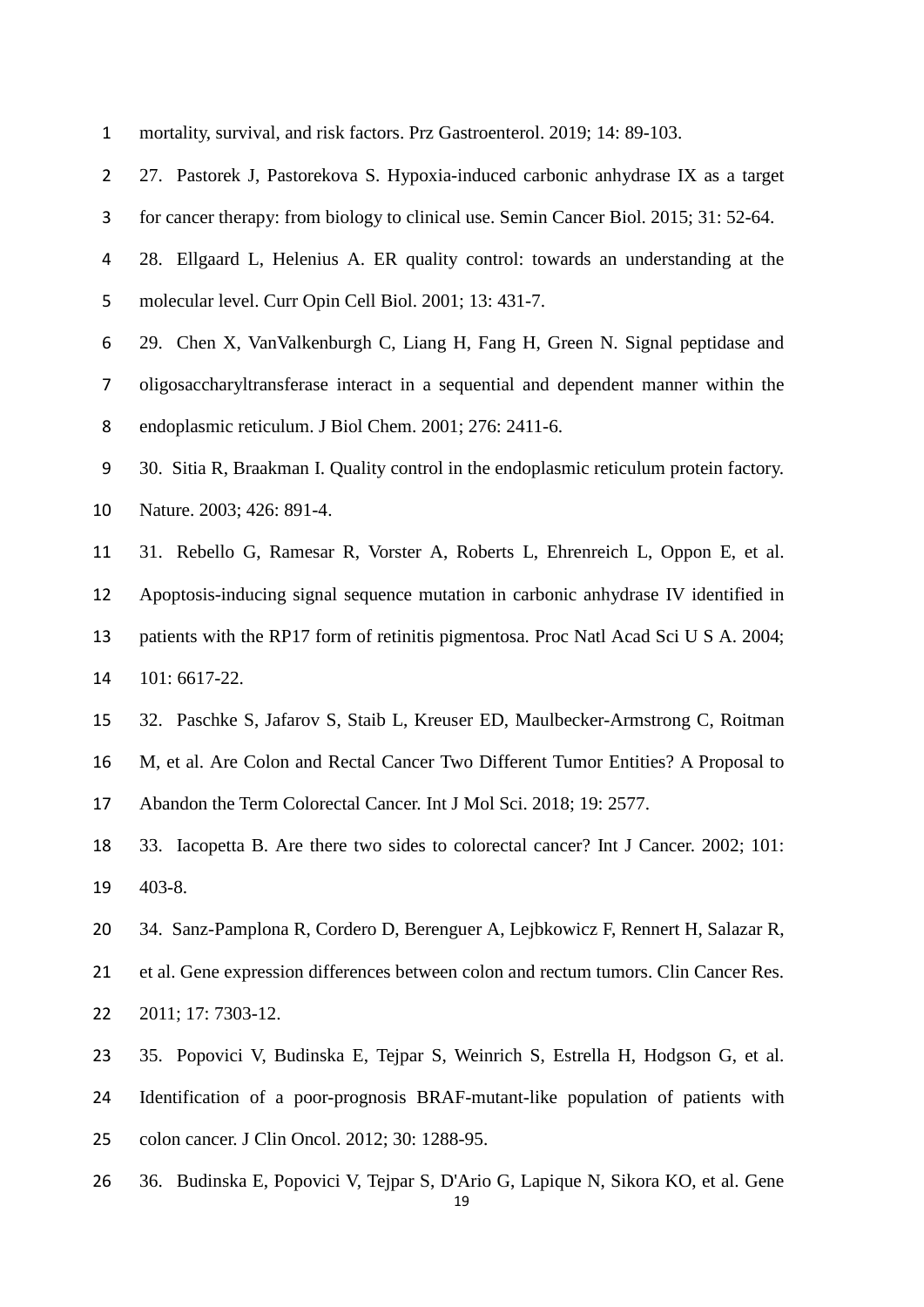<span id="page-19-1"></span><span id="page-19-0"></span>

| $\mathbf{1}$   | expression patterns unveil a new level of molecular heterogeneity in colorectal cancer. |
|----------------|-----------------------------------------------------------------------------------------|
| $\overline{2}$ | J Pathol. 2013; 231: 63-76.                                                             |
| 3              | 37. Slattery ML, Curtin K, Wolff RK, Boucher KM, Sweeney C, Edwards S, et al. A         |
| 4              | comparison of colon and rectal somatic DNA alterations. Dis Colon Rectum. 2009; 52:     |
| 5              | 1304-11.                                                                                |
| 6              | 38. Kopacek J, Barathova M, Dequiedt F, Sepelakova J, Kettmann R, Pastorek J, et        |
| 7              | al. MAPK pathway contributes to density- and hypoxia-induced expression of the          |
| 8              | tumor-associated carbonic anhydrase IX. Biochim Biophys Acta. 2005; 1729: 41-9.         |
| 9              | 39. Kikuchi H, Pino MS, Zeng M, Shirasawa S, Chung DC. Oncogenic KRAS and               |
| 10             | BRAF differentially regulate hypoxia-inducible factor-1alpha and -2alpha in colon       |
| 11             | cancer. Cancer Res. 2009; 69: 8499-506.                                                 |
| 12             | 40. Qi L, Chen J, Yang Y, Hu W. Hypoxia Correlates With Poor Survival and M2            |
| 13             | Macrophage Infiltration in Colorectal Cancer. Frontiers in oncology. 2020; 10:          |
| 14             | 566430.                                                                                 |
| 15             |                                                                                         |
| 16             |                                                                                         |
| 17             |                                                                                         |
| 18             |                                                                                         |
| 19             |                                                                                         |
| 20             |                                                                                         |
| 21             |                                                                                         |
| 22             |                                                                                         |
| 23             |                                                                                         |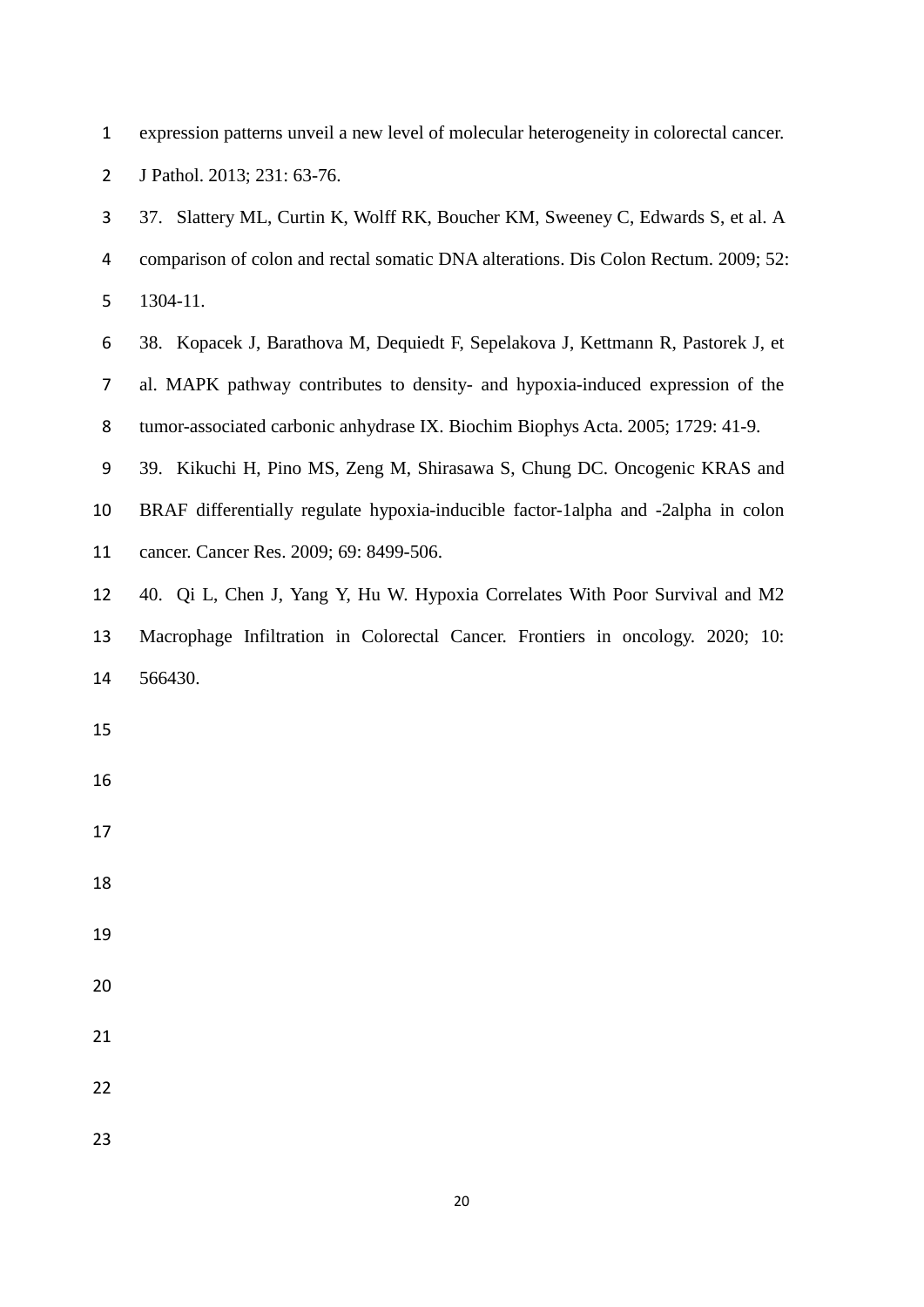|                            | Controls $(N=470)$ | Patients (N=470) |         |
|----------------------------|--------------------|------------------|---------|
| Variable                   | $n$ (%)            | (% )             | p value |
| Age (yrs)                  |                    |                  |         |
| < 65                       | 269 (57.2%)        | 249 (53.0%)      | 0.190   |
| $\geq 65$                  | 201 (42.8%)        | 221 (47.0%)      |         |
| <b>Gender</b>              |                    |                  |         |
| Male                       | 292 (62.1%)        | 275 (58.5%)      | 0.257   |
| Female                     | 178 (37.9%)        | 195 (41.5%)      |         |
| <b>Tumor location</b>      |                    |                  |         |
| Rectum                     |                    | 107 (22.8%)      |         |
| Left colon                 |                    | 220 (46.8%)      |         |
| Right colon                |                    | 143 (30.4%)      |         |
| <b>Stage</b>               |                    |                  |         |
| $I+II$                     |                    | 223 (47.4%)      |         |
| $III+IV$                   |                    | 247 (52.6%)      |         |
| <b>Tumor T status</b>      |                    |                  |         |
| $T1-T2$                    |                    | 113 (24.0%)      |         |
| T3-T4                      |                    | 357 (76.0%)      |         |
| <b>Lymph node status</b>   |                    |                  |         |
| N <sub>0</sub>             |                    | 233 (49.6%)      |         |
| $N1+N2$                    |                    | 237 (50.4%)      |         |
| <b>Metastasis</b>          |                    |                  |         |
| M <sub>0</sub>             |                    | 394 (83.8%)      |         |
| M1                         |                    | 76 (16.2%)       |         |
| Lymphovascular invasion    |                    |                  |         |
| N <sub>o</sub>             |                    | 258 (54.9%)      |         |
| Yes                        |                    | 212 (45.1%)      |         |
| <b>Perineural invasion</b> |                    |                  |         |
| N <sub>o</sub>             |                    | 264 (56.2%)      |         |
| Yes                        |                    | 206 (43.8%)      |         |
| <b>Pathologic grading</b>  |                    |                  |         |
| Well                       |                    | 6(1.3%)          |         |
| Moderately                 |                    | 428 (91.0%)      |         |
| Poorly                     |                    | 36 (7.7%)        |         |

1 Table 1. The distributions of demographical and clinical characteristics in 470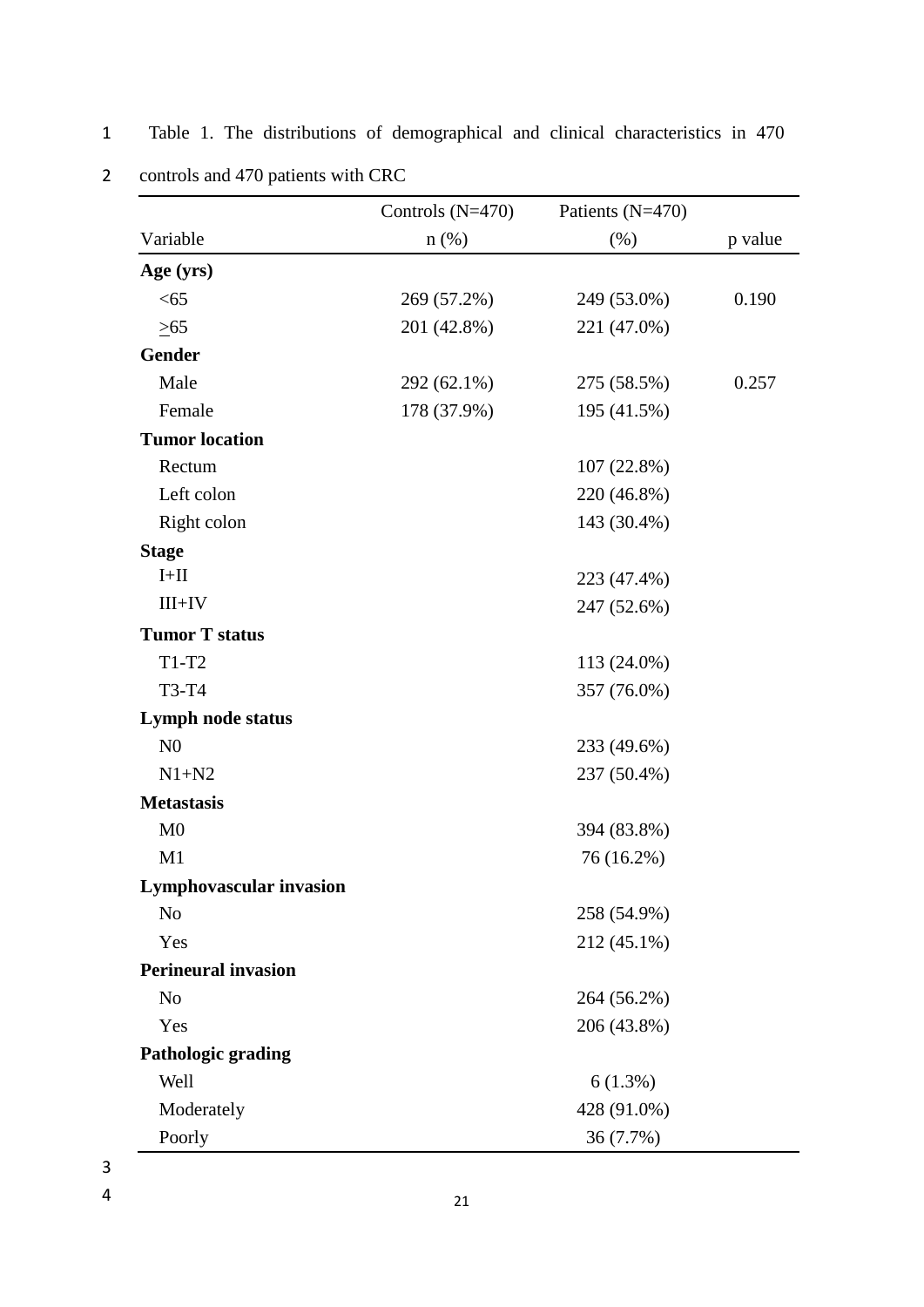1 Table 2. Genotype Distributions of *CA9* Gene Polymorphisms in 470 Controls and

- 2 470 Patients with CRC
- 3

|           | Controls $(N=470)$ | Patients $(N=470)$ |                        |                         |
|-----------|--------------------|--------------------|------------------------|-------------------------|
| Variable  | $n$ (%)            | $n$ (%)            | OR (95% CI)            | AOR (95% CI)            |
| rs2071676 |                    |                    |                        |                         |
| AA        | 130 (27.7%)        | 137 (29.1%)        | $1.000$ (reference)    | $1.000$ (reference)     |
| AG        | 231 (49.1%)        | 218 (46.4%)        | $0.896(0.661-1.212)$   | $0.774(0.472 - 1.269)$  |
| GG        | 109 (23.2%)        | 115 (24.5%)        | $1.001(0.702 - 1.428)$ | $0.770(0.436-1.359)$    |
| $AG+GG$   | 340 (72.3%)        | 333 (70.9%)        | $0.929(0.700-1.234)$   | $0.773(0.487-1.226)$    |
| rs3829078 |                    |                    |                        |                         |
| AA        | 438 (93.2%)        | 437 (93.0%)        | $1.000$ (reference)    | $1.000$ (reference)     |
| AG        | $32(6.8\%)$        | 33 (7.0%)          | $1.034(0.624-1.711)$   | 1.151 (0.504-2.629)     |
| GG        | $0(0\%)$           | $0(0\%)$           |                        |                         |
| $AG+GG$   | $32(6.8\%)$        | 33 (7.0%)          | $1.034(0.624 - 1.711)$ | $1.151(0.504 - 2.629)$  |
| rs1048638 |                    |                    |                        |                         |
| CC        | 411 (87.4%)        | 408 (86.8%)        | $1.000$ (reference)    | $1.000$ (reference)     |
| CA        | 56 (11.9%)         | $57(12.1\%)$       | $1.025(0.692 - 1.520)$ | $0.636(0.302 - 1.314)$  |
| AA        | $3(0.7\%)$         | $5(1.1\%)$         | $1.679(0.399 - 7.071)$ | $1.219(0.142 - 10.475)$ |
| $CA+AA$   | 59 (12.6%)         | 62 (13.2%)         | $1.059(0.723 - 1.551)$ | $0.680(0.337-1.372)$    |

5 The odds ratio (OR) with their 95% confidence intervals were estimated by logistic

6 regression models.

7 The adjusted odds ratio (AOR) with their 95% confidence intervals were estimated by

8 multiple logistic regression models after controlling for age and gender.

9

- 11
- 12
- 13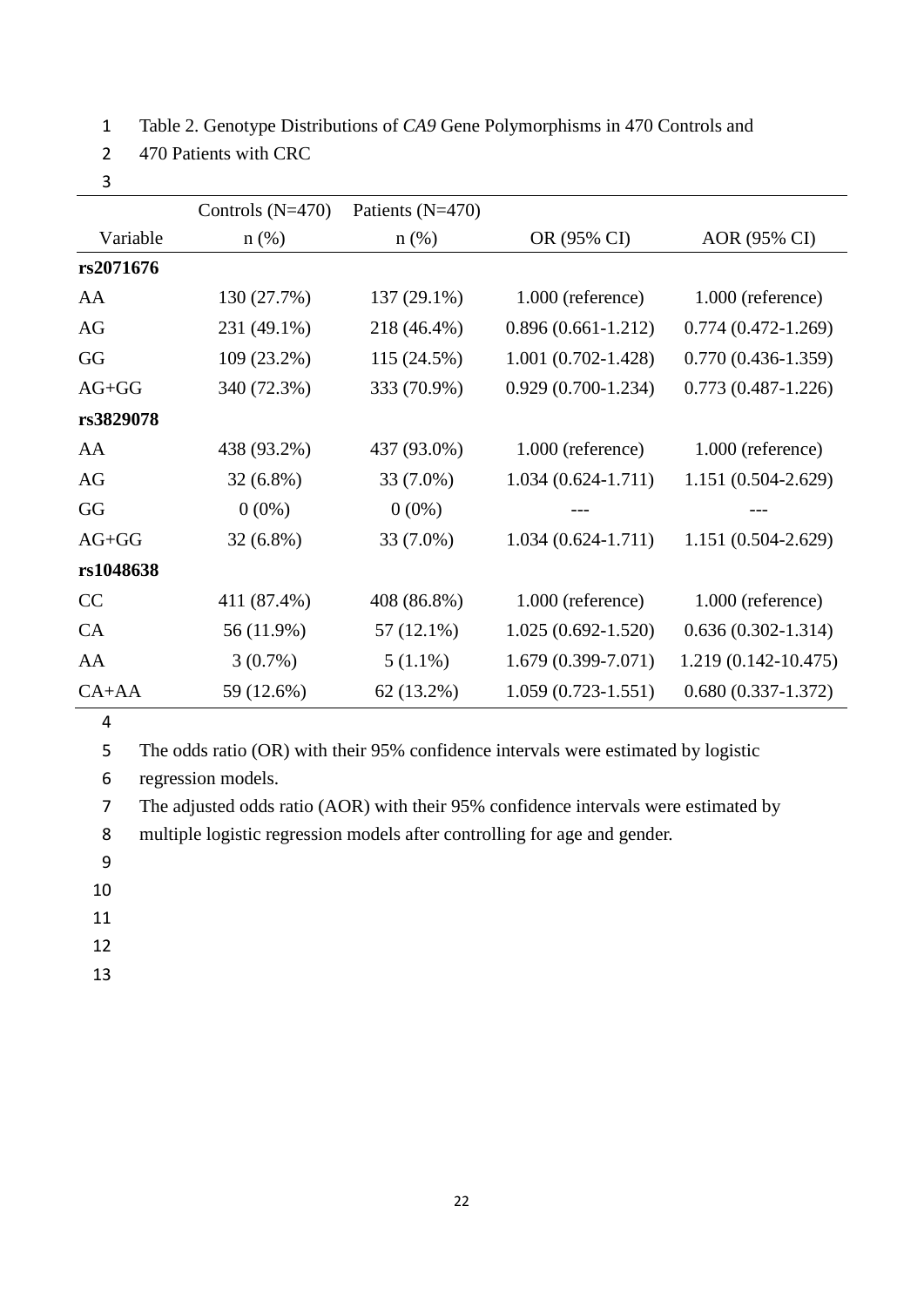1 **Table 3.** Distribution of the clinical status and CA9 rs2071676 genotype frequencies 2 in 470 CRC patients.

| <b>Variable</b>             | $AA(N=137)$ | $AG + GG$<br>$(N=333)$ | OR (95% CI)            | p value   |
|-----------------------------|-------------|------------------------|------------------------|-----------|
|                             |             |                        |                        |           |
| <b>Stages</b><br>$I+II$     |             |                        |                        |           |
|                             | 65 (47.4%)  | 158 (47.4%)            | 1.000 (reference)      | $p=1.000$ |
| $III+IV$                    | 72 (52.6%)  | 175 (52.6%)            | $1.000(0.671-1.326)$   |           |
| <b>Tumor T status</b>       |             |                        |                        |           |
| $T1+T2$                     | 28 (20.4%)  | 85 (25.5%)             | 1.000 (reference)      | $p=0.241$ |
| $T3+T4$                     | 109 (79.6%) | 248 (74.5%)            | $0.749(0.462 - 1.215)$ |           |
| Lymph node status           |             |                        |                        |           |
| Negative                    | 69 (50.4%)  | 164 (49.2%)            | 1.000 (reference)      | $p=0.826$ |
| Positive                    | 68 (49.6%)  | 169 (50.8%)            | $1.046(0.702 - 1.557)$ |           |
| <b>Metastasis</b>           |             |                        |                        |           |
| Negative                    | 116 (84.7%) | 278 (83.5%)            | 1.000 (reference)      | $p=0.751$ |
| Positive                    | 21 (15.3%)  | 55 (16.5%)             | 1.093 (0.632-1.889)    |           |
| Lymphovascular              |             |                        |                        |           |
| N <sub>0</sub>              | 68 (49.6%)  | $190(57.1\%)$          | 1.000 (reference)      | $p=0.142$ |
| Yes                         | 69 (50.4%)  | 143 (42.9%)            | $0.742(0.498-1.105)$   |           |
| <b>Perineural invasion</b>  |             |                        |                        |           |
| N <sub>o</sub>              | 72 (52.6%)  | 192 (57.7%)            | 1.000 (reference)      | $p=0.311$ |
| Yes                         | 65 (47.4%)  | 141 (42.3%)            | $0.813(0.545-1.213)$   |           |
| <b>Cell differentiation</b> |             |                        |                        |           |
| Well/Moderately             | 121 (88.3%) | 313 (94.0%)            | 1.000 (reference)      | $p=0.036$ |
| Poorly                      | 16(11.7%)   | $20(6.0\%)$            | $0.483(0.242 - 0.963)$ |           |
| 4                           |             |                        |                        |           |
| 5                           |             |                        |                        |           |
| 6                           |             |                        |                        |           |

7

8

9